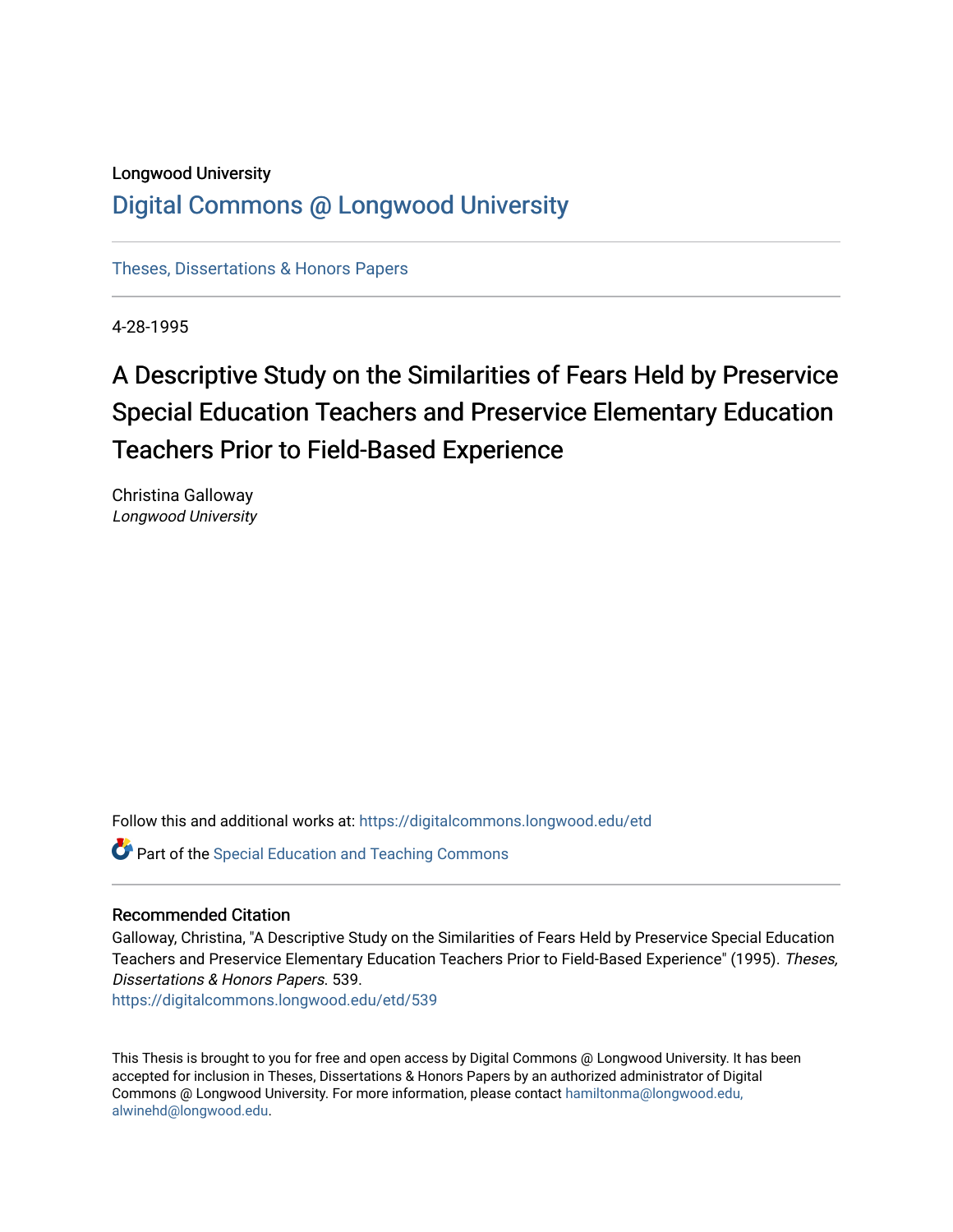**A Descriptive Study on the Similarities of Fears Held by Preservice Special Education Teachers and Preservice Elementary Education Teachers Prior to Field-Based Experience** 

Christina Galloway

Longwood College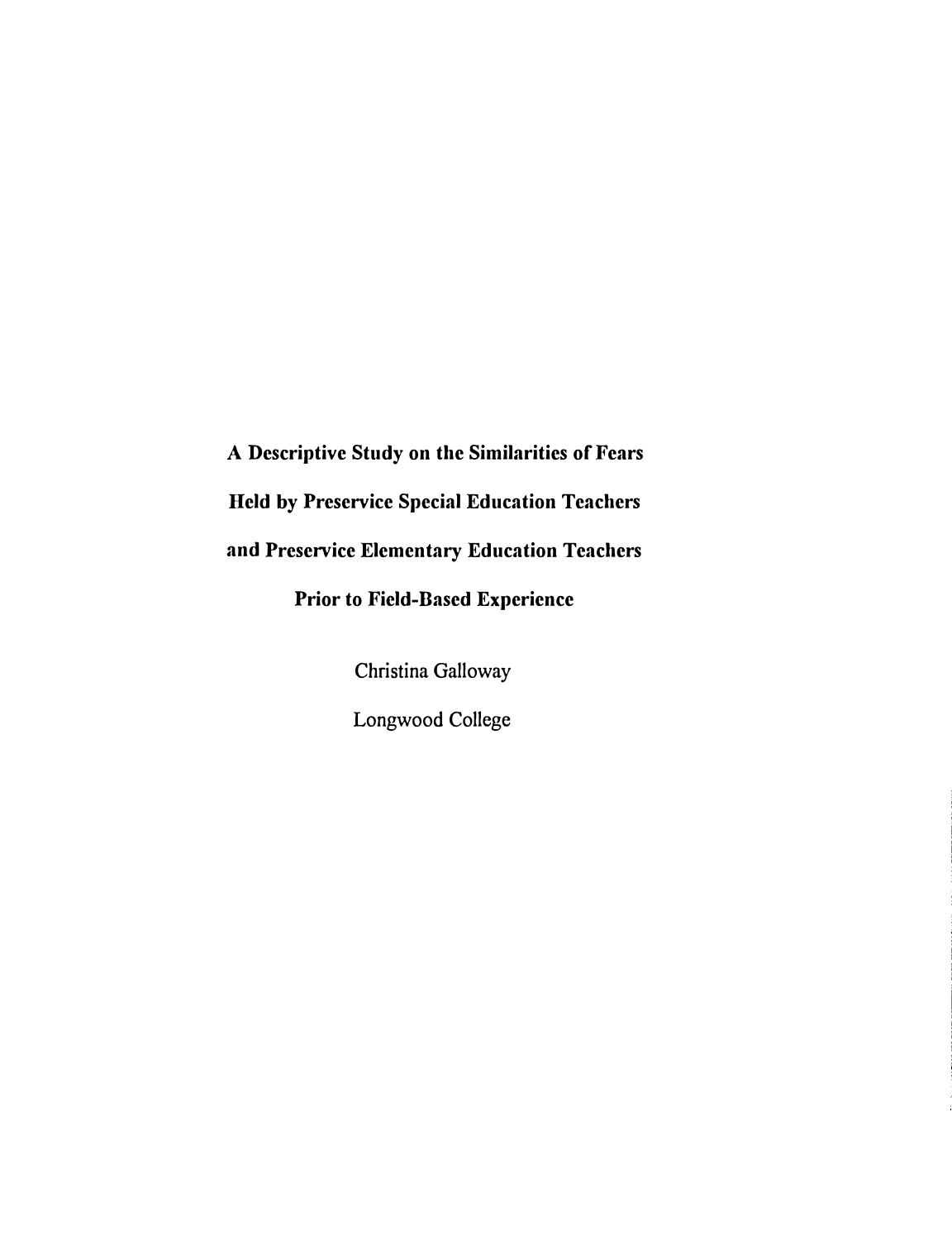**A Descriptive Study on the Similarities of Fears** 

**Held by Preservice Special Education Teachers** 

**and Preservice Elementary Education Teachers** 

**Prior to Field-Based Experience** 

Christina Galloway

Longwood College

This thesis has been approved by the following committee:

Dr. Ruth Meese (Chairperson)

Dr. Patty Whitfield

Dr. Terry Overton

Date of Approval:

95

Running head: PRESERVICE TEACHERS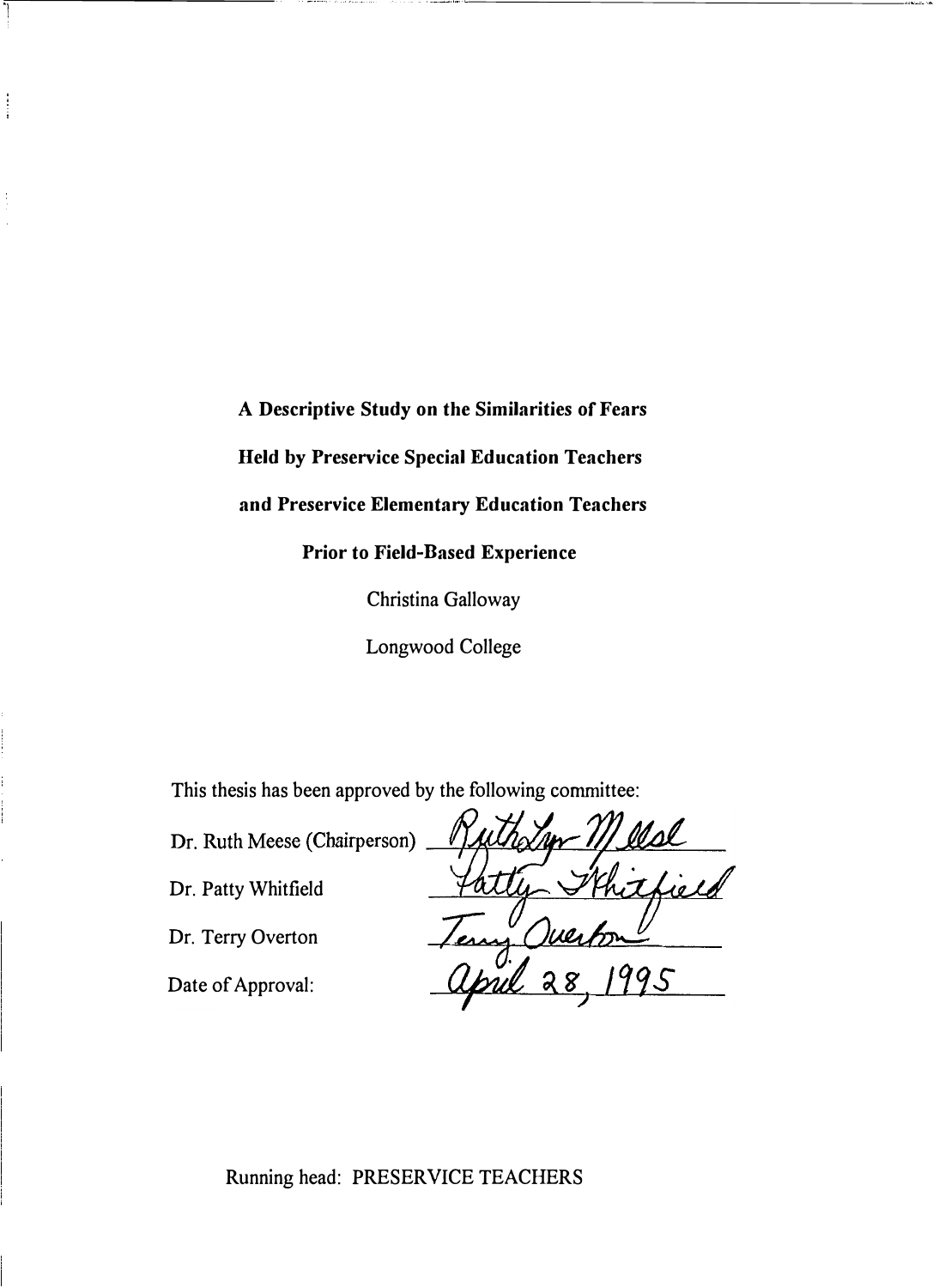#### **Abstract**

Although a great deal of attention has been focused on the issue of teacher burnout, very little has been done at the preservice level for both special and elementary education teachers to prevent it. Research shows that burnout is most likely to occur in the first three years of teaching; therefore, steps should be taken during preservice teacher training to help future teachers deal more effectively with the challenges and stress they will undoubtedly encounter. This study investigated whether or not preservice elementary and special education teachers encounter the same fears prior to their field-based experience. Thirty preservice teachers responded to a Likert-Scale questionnaire which assessed preservice teacher beliefs about issues related to burnout. The results were analyzed by calculating percentages and mean scores for each respondent's questionnaire to examine similarities in fears. In addition, a t-test was computed. Results of the study indicated no differences between elementary and special education teachers on their fears regarding early signs of burnout.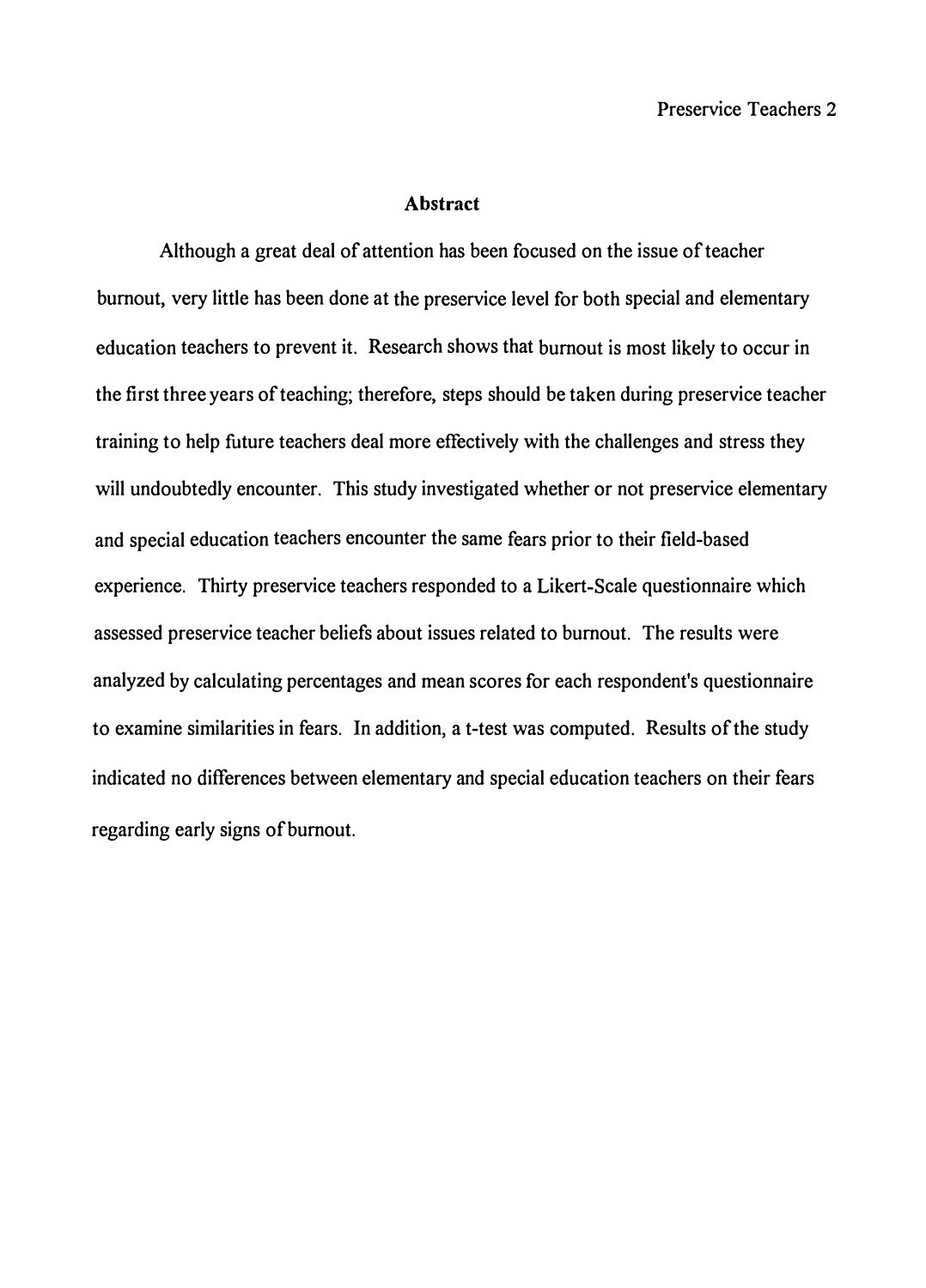#### **Acknowledgements**

With much thankfulness to my committee members: **Dr. Meese, Dr. Whitfield**  and **Dr. Overton;** without their assistance this thesis project would not have been possible. To each of you thank you for your generous time, encouragement, words of wisdom and guidance. **Dr. Meese** and **Dr. Whitfield,** words cannot express the unconditional support and kindness you provided me during my five years at Longwood College. You both have been inspiring role models for me throughout my college years. I hope I can incorporate some of your genuineness, optimism, and enthusiasm in my future special education classroom.

To **Ms. Green, Mr. Adams, Mr. Easley, Ms. Lopez, Mr. Bane, Ms. Gee** and **Ms. Cousin,** all of you influenced me in some special way to pursue the education field. I cherish the knowledge and desire you each gave me to become a teacher.

Much appreciation to all the **preservice teachers** that participated in this study. Good luck to all of you!

Thank you **mom** and **dad** for supporting my decision to go into the field of special education. I am forever grateful for the two of you in assisting me with the most priceless gift of all, an education.

Last but not least, to **Doug,** without you in my life, I would not have made it through these past couple of years. Your tremendous love and support helped me to accomplish my dream. I thank you for all the "emergency" errands and custodial duties you performed for me. I love you and I cannot wait to share my life with you!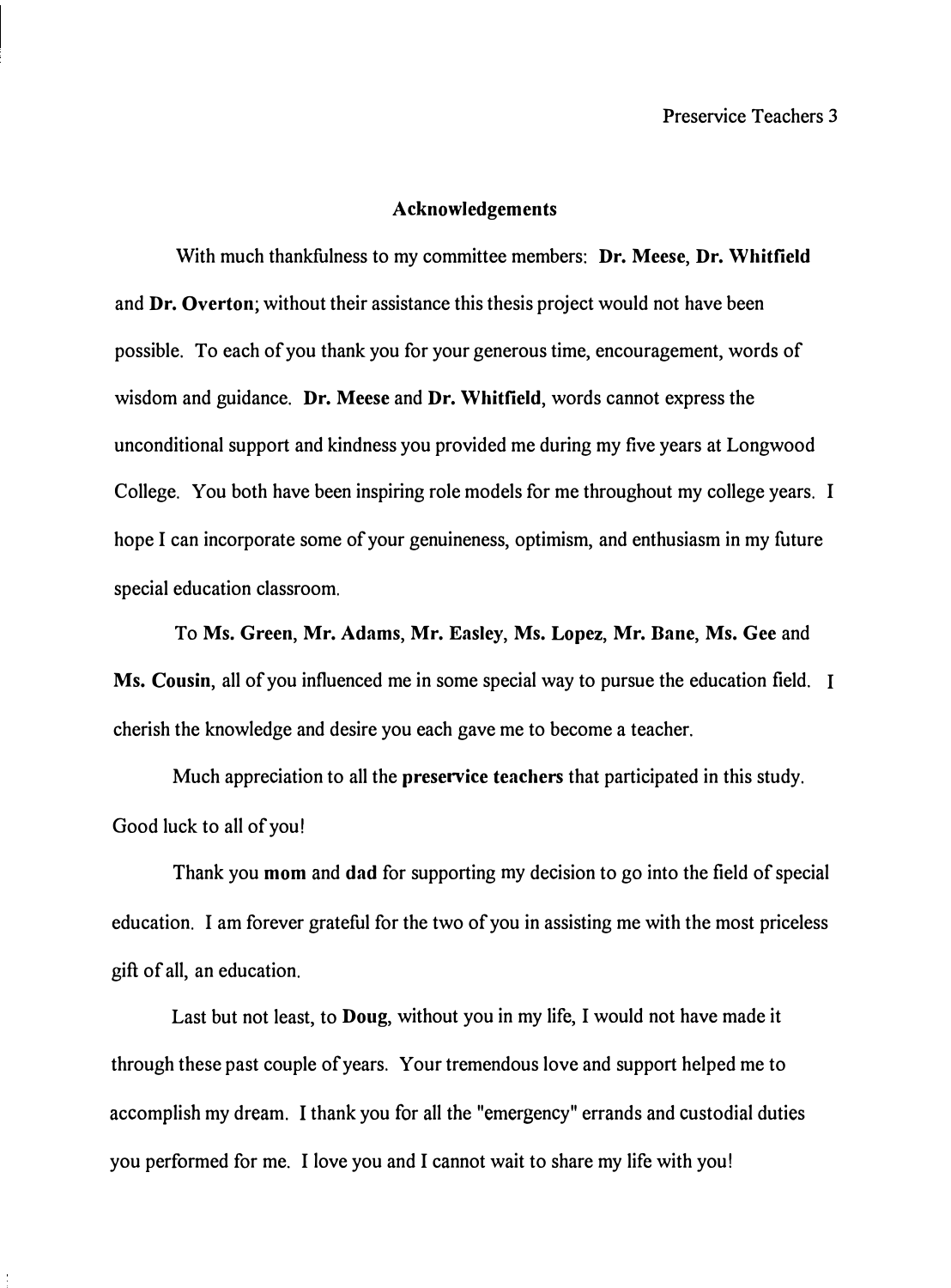## **Table of Contents**

| <b>Text of Thesis:</b> |
|------------------------|
|                        |
|                        |
|                        |
|                        |
|                        |
|                        |
|                        |
|                        |
|                        |
|                        |
|                        |
|                        |
| .24                    |
|                        |
|                        |
|                        |
|                        |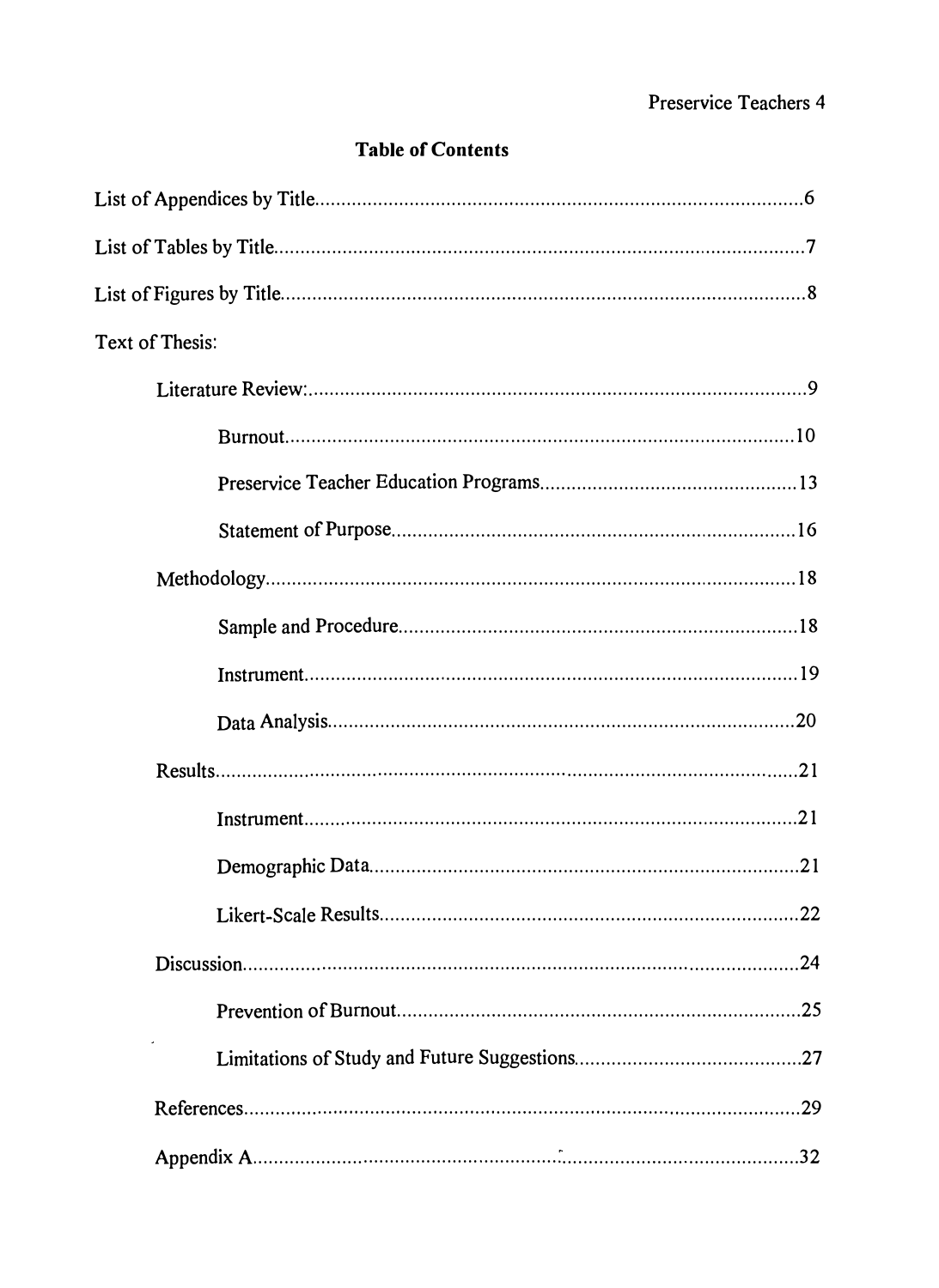## Preservice Teachers 5

 $\vdots$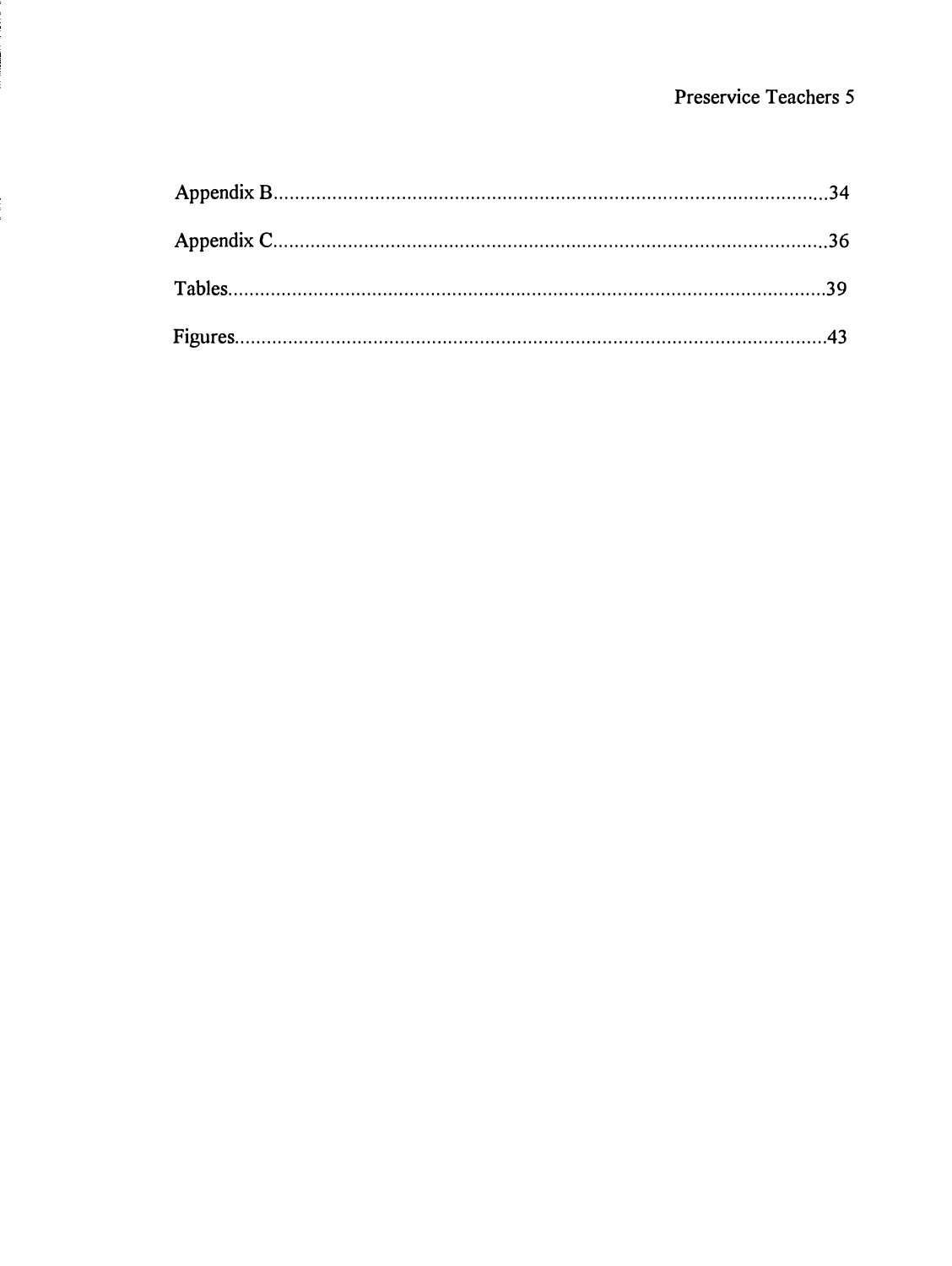# **List of Appendices by Title**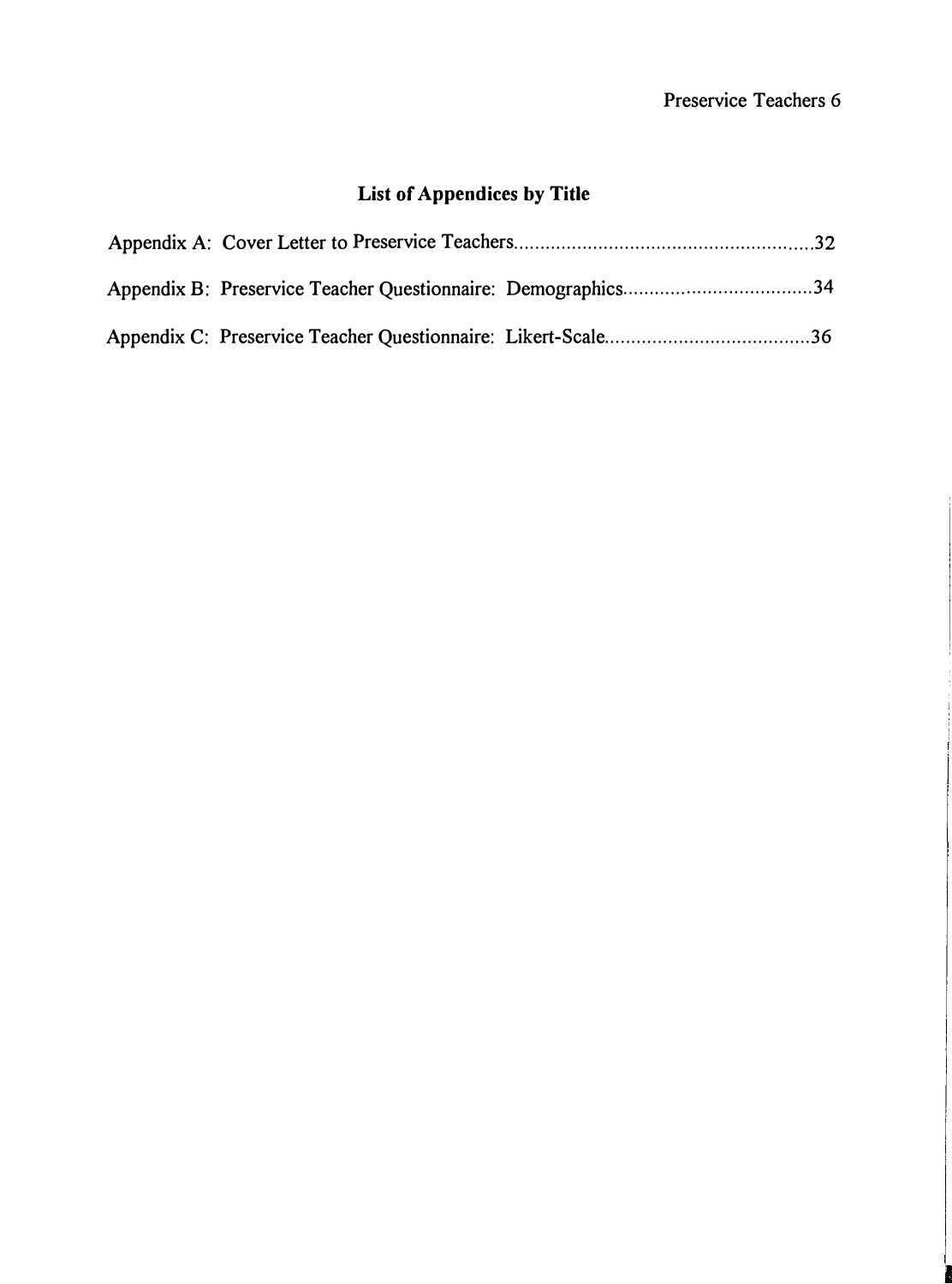# **List of Tables by Title**

 $\sim 10^{-1}$ 

| Table 2: Means of Both Preservice Groups' Scores on Likert-Scale Statements41 |  |
|-------------------------------------------------------------------------------|--|
|                                                                               |  |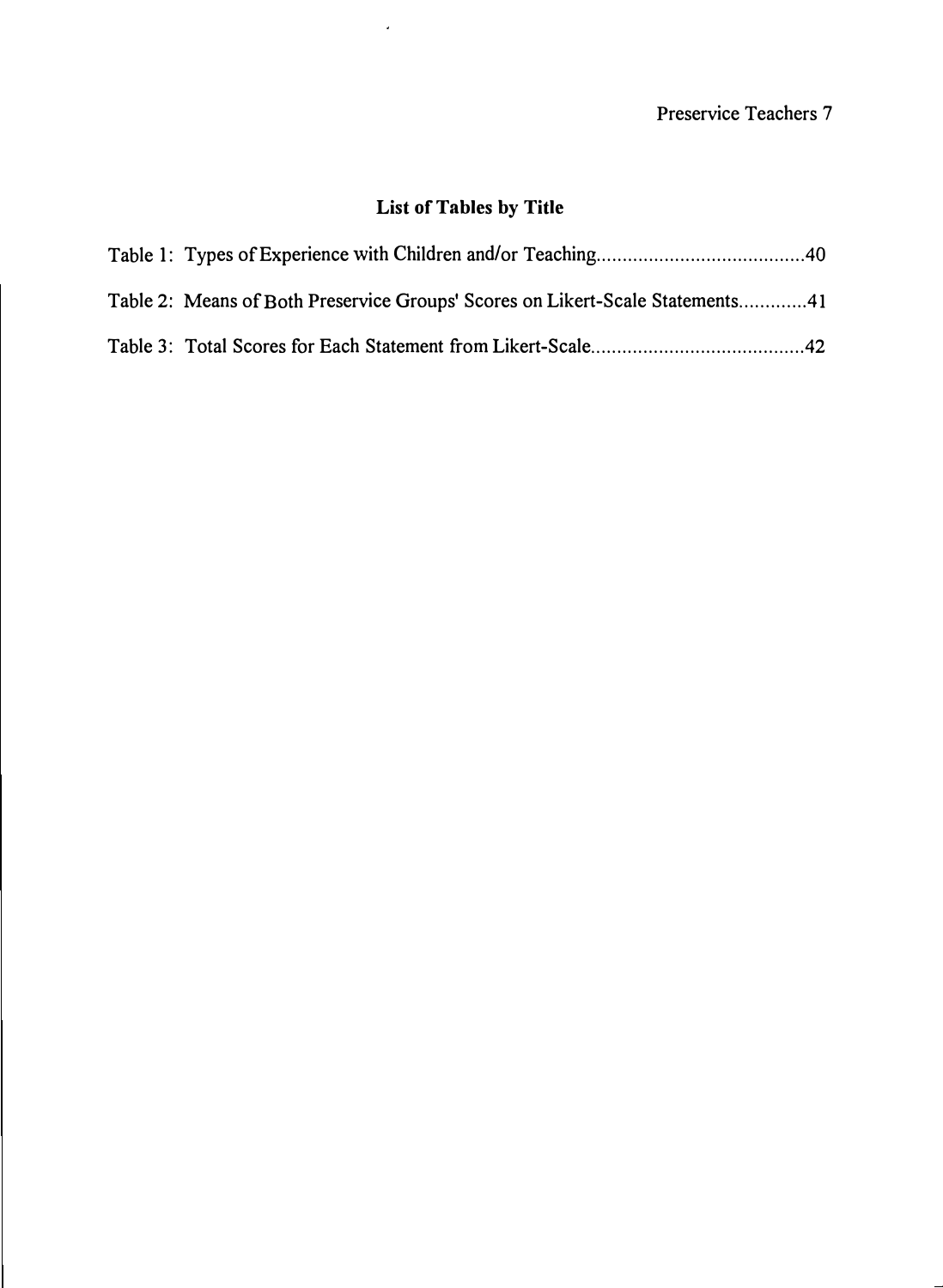## **List of Figures by Title**

 $\label{eq:4} \begin{array}{cccccccccc} \mathcal{L}_{\mathcal{A}} & \mathcal{L}_{\mathcal{A}} & \mathcal{L}_{\mathcal{A}} & \mathcal{L}_{\mathcal{A}} \\ \mathcal{L}_{\mathcal{A}} & \mathcal{L}_{\mathcal{A}} & \mathcal{L}_{\mathcal{A}} & \mathcal{L}_{\mathcal{A}} & \mathcal{L}_{\mathcal{A}} \\ \mathcal{L}_{\mathcal{A}} & \mathcal{L}_{\mathcal{A}} & \mathcal{L}_{\mathcal{A}} & \mathcal{L}_{\mathcal{A}} & \mathcal{L}_{\mathcal{A}} \\ \mathcal{L}_{\mathcal{A}} & \mathcal{L}_{\mathcal$ 

 $\hat{f}$ 

i<br>Li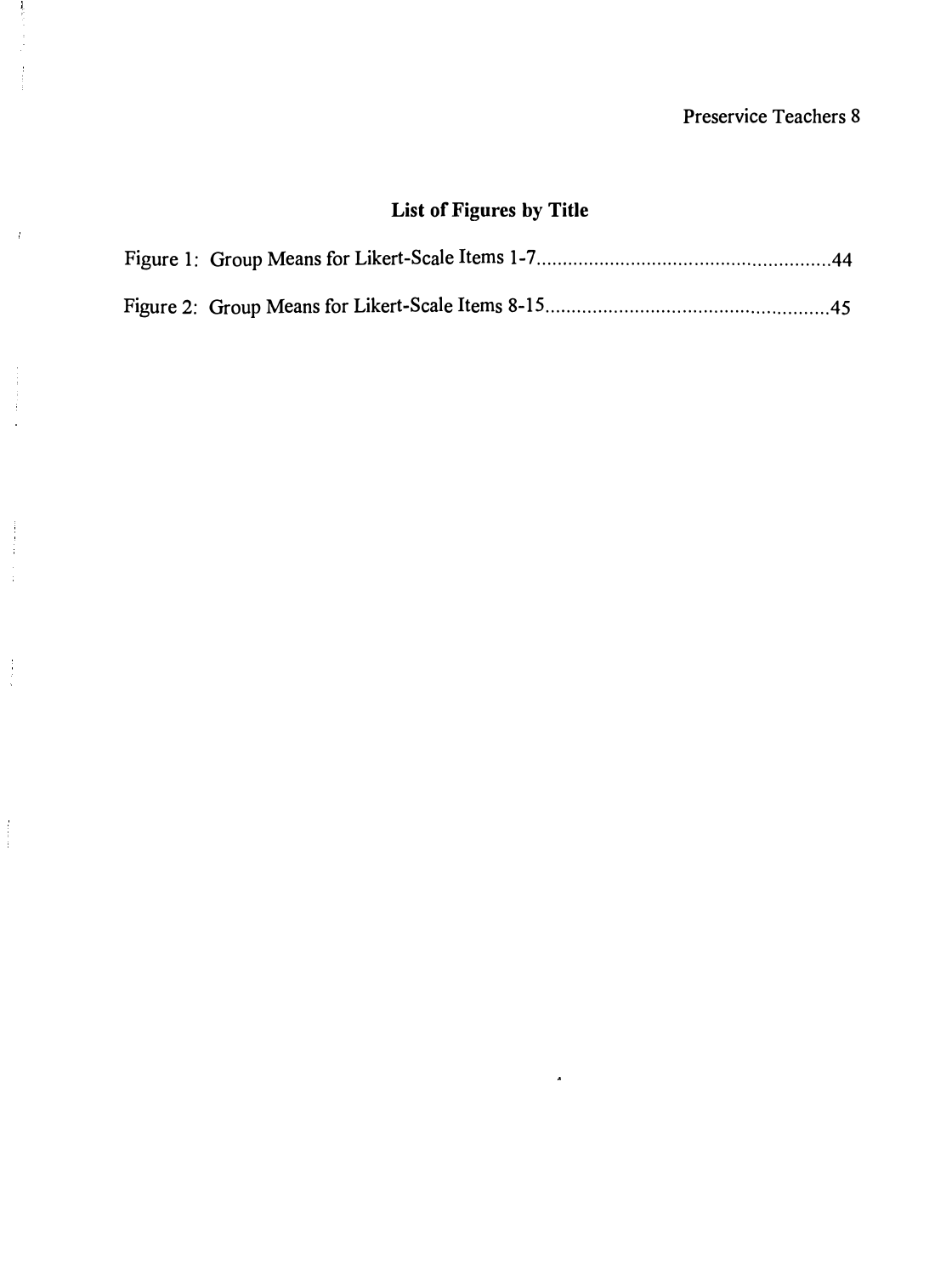A Descriptive Study on the Similarities of Fears Held by Preservice Special Education Teachers and Preservice Elementary Education Teachers Prior to Field-Based Experience

Teaching is a very demanding occupation. Teachers are responsible for maintaining effective discipline, making sure their students are meeting state and local curriculum requirements, completing necessary paperwork when assigned, attending both scheduled and/or unscheduled meetings, participating in extra-curricular school activities, and upholding other teacher related responsibilities. Their jobs, however, are often viewed by the general public as nine-month stints of manageable workdays, with 3 p.m. quitting times and lazy summers off. According to Greer and Greer (1992), in reality, teachers are ranked third behind airline pilots and surgeons as the most stressed professionals. Thus, the teaching profession has been identified by some people as a very stressful career choice (Burke & Greenglass, 1983).

Being a teacher in our society is occasionally viewed as an endless road that often leads to burnout. Teaching is a pressure cooker job that can sap the life out of anyone who lets it. No matter what, teaching is psychologically draining, thrusting individuals into a turbulent world where nothing goes as planned. The term burnout was first introduced by Freudenberger in 1974. Freudenberger indicated that "job burnout is a syndrome of physical and emotional exhaustion produced by excessive demands on the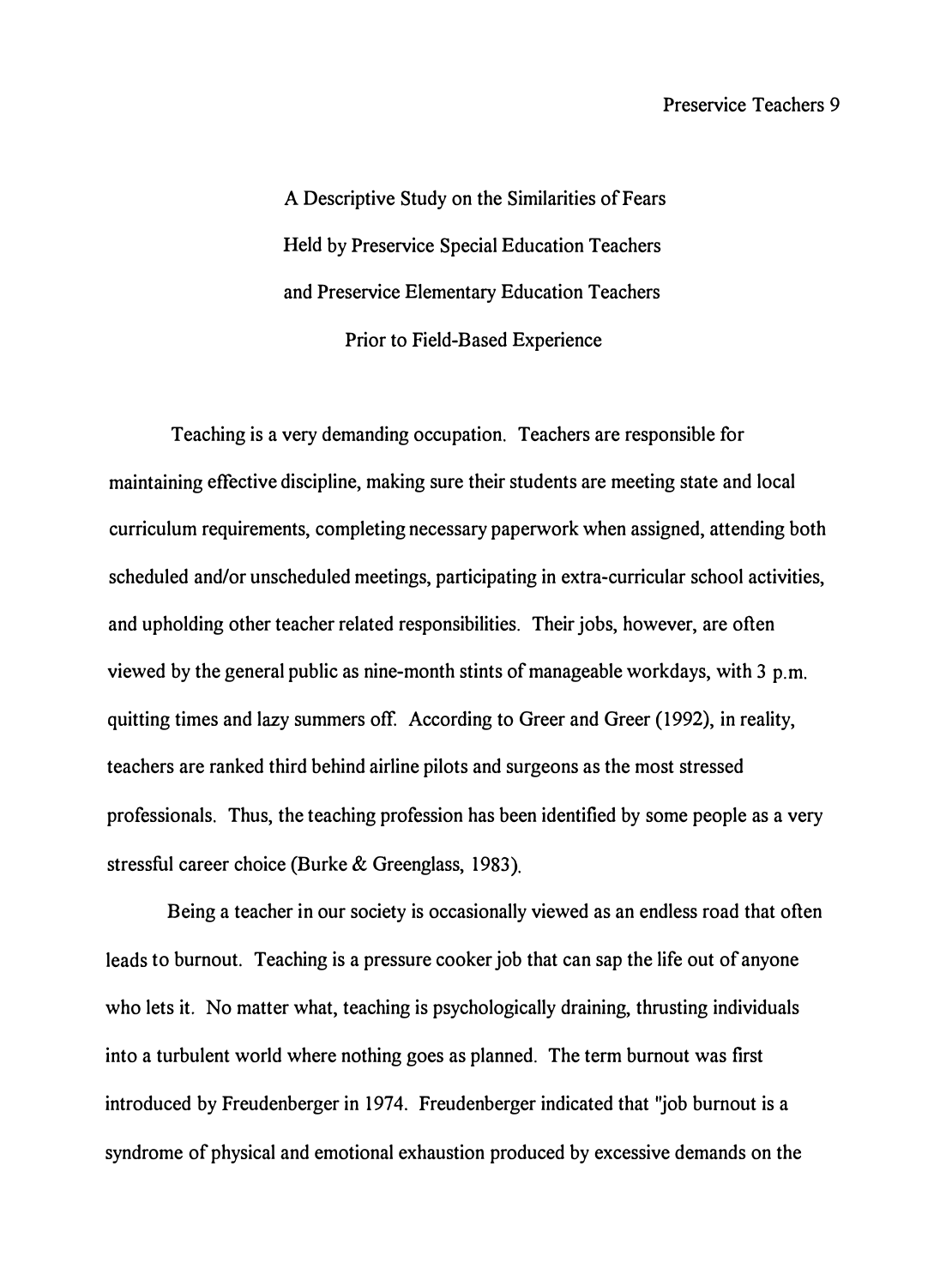energy, strength, and resources of the individual" (Banks & Necco, 1990, p. 187). Teacher burnout, according to Maslach (1982) is defined as a work-related stress syndrome that results in physical and emotional exhaustion with strong negative effects in a person's motivation, attitude, and personal relationships.

#### **Burnout**

Over the past decade, the rise and pervasiveness of teacher burnout has drawn considerable attention from educational administrators, clinicians, and academicians alike (Byrne, 1991). Research conducted by Beer and Beer (1992) found that approximately 10% of teachers in the United States leave the teaching profession annually. They also discovered that an estimated 50% of teachers leave their profession within 10 years of entering. According to Stinnett (1977), a majority of teachers leave teaching within the first two or three years. With such startling statistics, the issue of burnout must be addressed to help prevent our future and current educators from leaving the teaching field.

Friedman (1991) suggested that the rise of burnout increases with a teacher's age and number of years of experience. Ages 41-45 years, as noted by Friedman, represent the peak group for teachers to experience burnout. Friedman also ascertained that male teachers have higher levels of burnout than do female teachers. Cherniss (1980) and Farber (1983) concluded that an individual's characteristics and personality are substantial components to burnout; however, the main cause for the majority of reported cases of burnout is environmental. Beer and Beer (1992) discovered that teachers who have high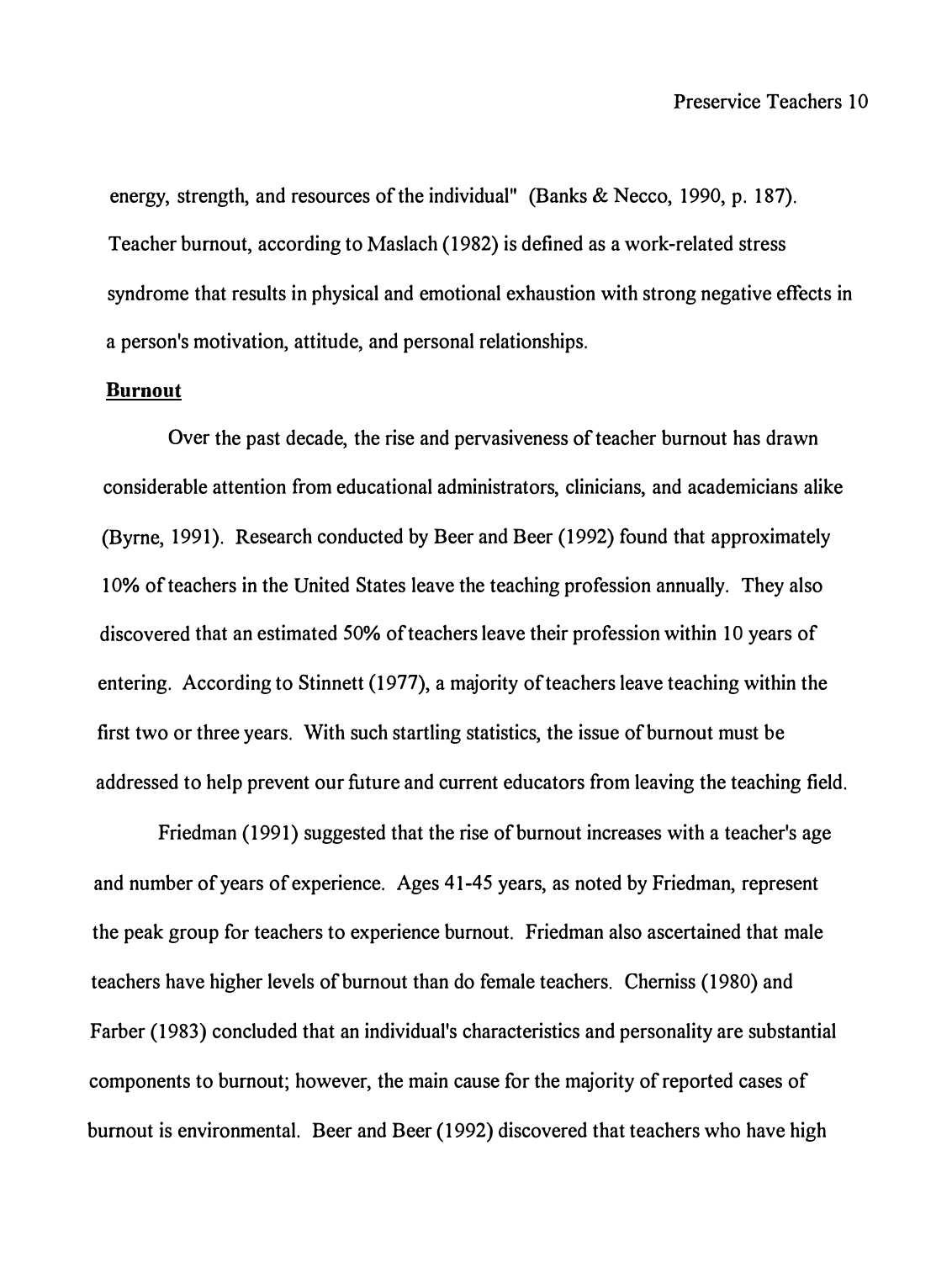self-esteem tend to be more effective, active, and assertive in meeting environmental demands. Teachers with low self-esteem, however, tend to become withdrawn and, therefore, experience distress.

A national survey indicated that individuals who successfully coped with occupational stress had three important characteristics as part of their personality (Lowenstein, 1991, p. 13): a.) they were problem solvers who did not spend endless hours complaining about issues or problems, but rather looked for solutions; b.) they kept their work expectations in line with reality; and, c.) they had the ability to resolve conflict situations with the intuitive skills to discern which of the conflict situations at work was worth their involvement. Thus, these characteristics are prominent factors in influencing a teacher's satisfaction with his or her human service field.

Frank and McKenzie (1993) stated that environmental stressors in a teacher's day that are often linked to the development of burnout include excessive paperwork, oversize caseloads, discipline problems, unclearly defined roles, and insufficient administrative reports. Other symptoms of burnout include such feelings as physical, emotional, and attitudinal exhaustion, leading to irritability as well as hopelessness, helplessness, and disenchantment (Lowenstein, 1991). With these stressors, Greer and Greer (1992) noted that the physical manifestations often result in severe headaches, fatigue, persistent neck, jaw, shoulder, back, or muscle tension, nightmares or insomnia, loss of or excessive appetite and other serious physical problems. Without proper stress techniques, such as seminars, lectures, good eating habits, exercise, and muscle relaxation techniques,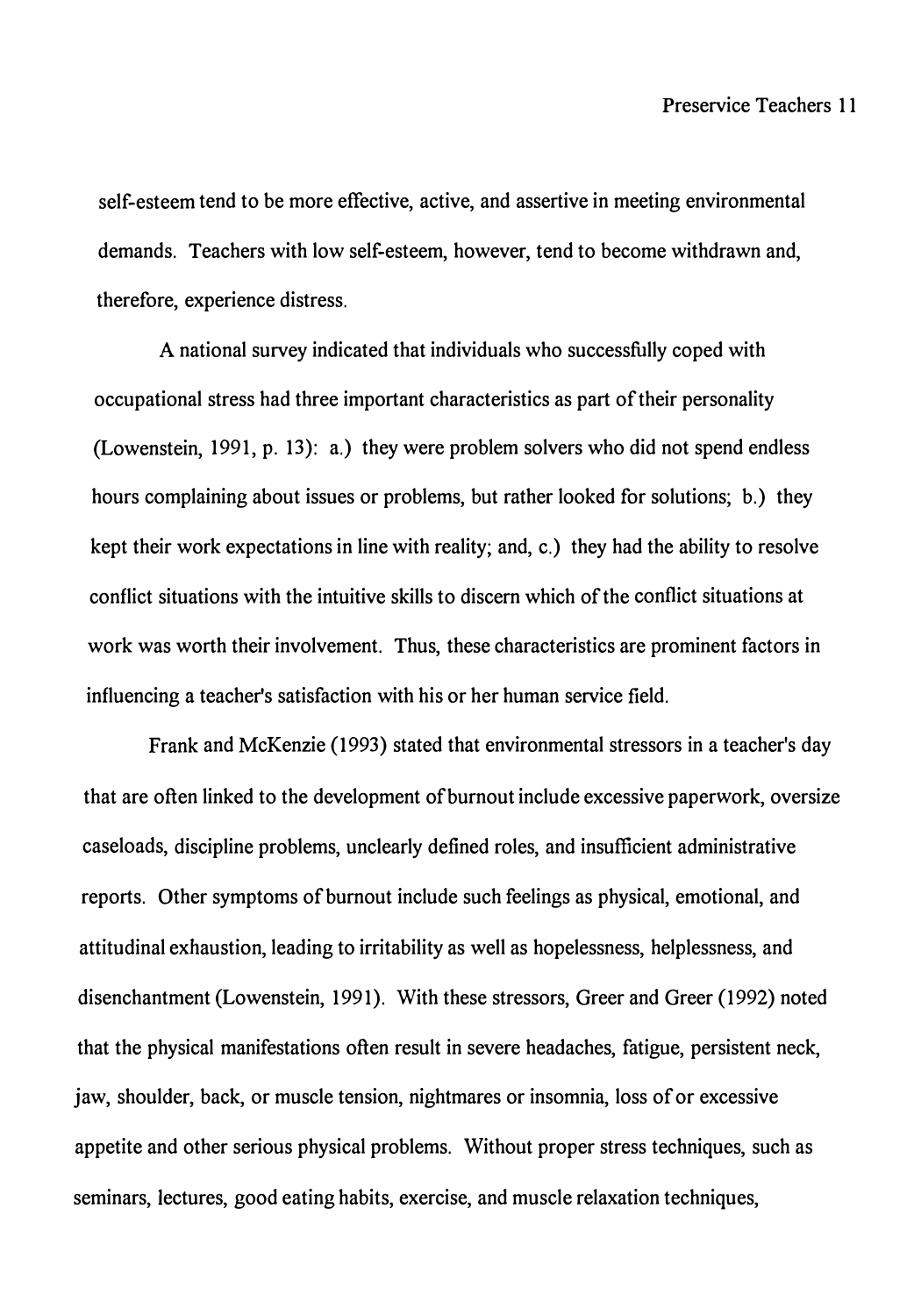according to Bradfield and Fones (1984), teachers' careers and lives may result in very difficult challenges. Severe signs of burnout can sometimes lead to mental illness, spouse and child abuse, alcohol and drug abuse, and suicide (Lowenstein, 1991). Greer and Greer (1992) also noted that if teachers are made aware of their expectations as a teacher, as well as sources of stress, and healthy ways to deal with daily stressors, then they will be more likely to experience enhanced self-efficiency and job satisfaction in the classroom. Therefore, teaching stress reduction early in teachers' careers can often allow them to cope with burnout in a successful way.

Byrne (1991) reported that special education teachers are more prone to burnout than regular teachers. Byrne also stated, however, that other literature on burnout suggested teacher burnout is more prevalent among high school teachers than among elementary school teachers. Beer and Beer (1992) found that both special and regular education teachers experienced no difference in the burnout rate, which was considered to be significantly moderate for both populations. According to Greer and Greer (1992), the attrition rate in special education is three and one-halftimes higher than what is found with regular classroom teachers.

Overall, new teachers, no matter what area of teaching they are in, tend to be very vulnerable to burnout. Stress is a common affiiction among young professionals, especially those who are driven by their relentless perfectionism. New teachers have a strong tendency to blame themselves for the differences they note between what they expect to happen during their first year of teaching and what actually does happen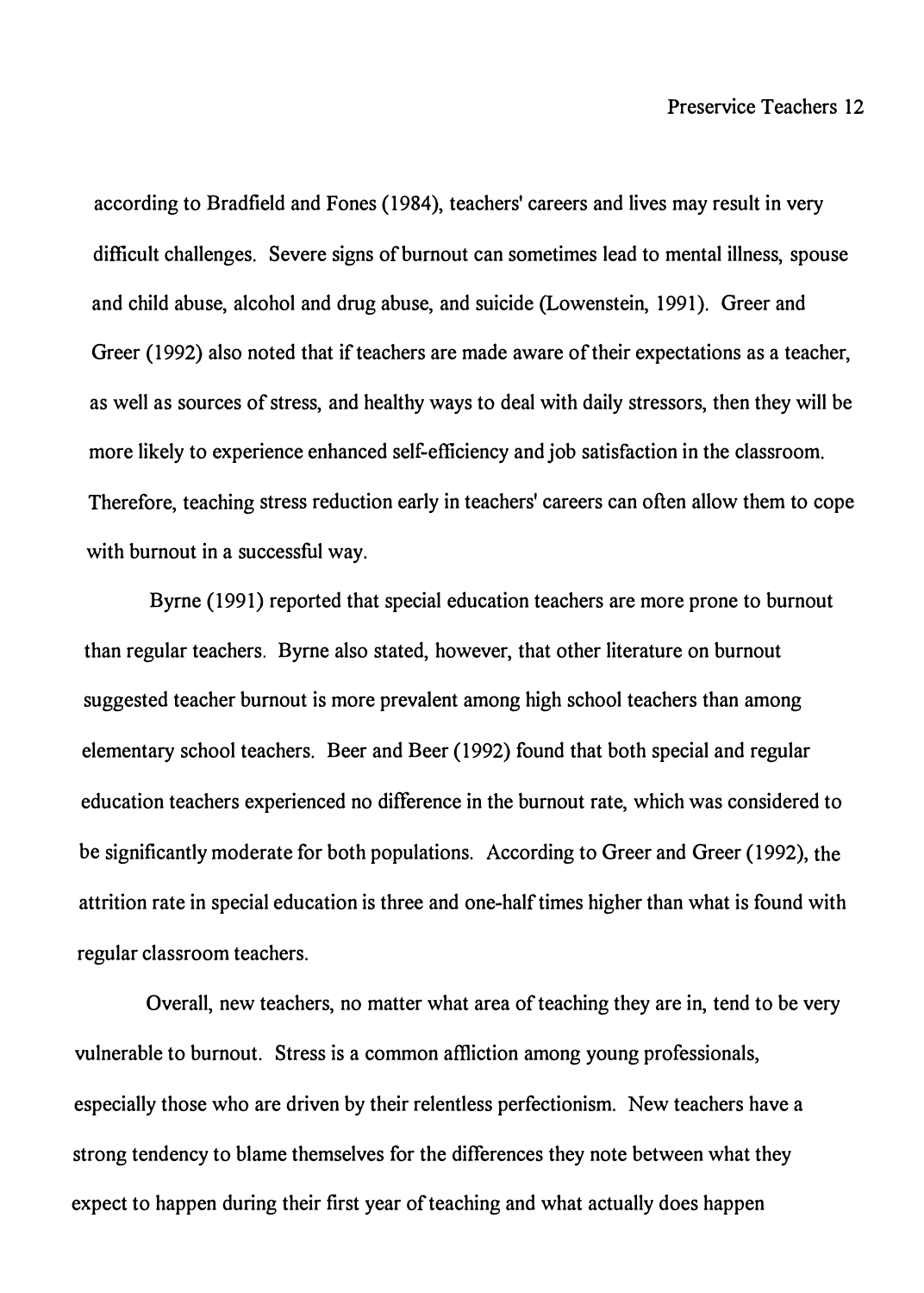(Lowenstein, 1991). If a mismatch exists between a teacher's expectation and the perceived reality of the job, then there often is a repeated cycle of unsatisfactory school experiences, unpleasant feelings, behavioral manifestations of these feelings and the negative reaction of others.

#### **Preservice Teacher Education Programs**

With the passage of Public Law 94-142, preservice teacher educator programs were directly affected (Roberson, 1980). Since the regular classroom was defined as the least restrictive environment for many children with mild disabilities, numerous elementary and secondary teachers who previously would have had little or no contact with these children were asked to assume increased responsibilities (Spodek, 1982). Therefore, teacher preparation programs at colleges and universities needed to re-evaluate and restructure their programs in order to address the new expectations of their graduates. As noted by Lakin and Reynolds (1983), PL94-142 not only requires that handicapped students be mainstreamed when appropriate but that the education they receive be effective as well. Therefore, both regular education and special education teachers had to do more than passively accept the placement of students with disabilities into their classrooms.

Today, preservice programs at many colleges and universities have been restructured to prepare their graduates adequately. The programs, which may include field-based experiences, help future teachers learn appropriate teaching techniques for their classrooms. In order to train future regular and special education teachers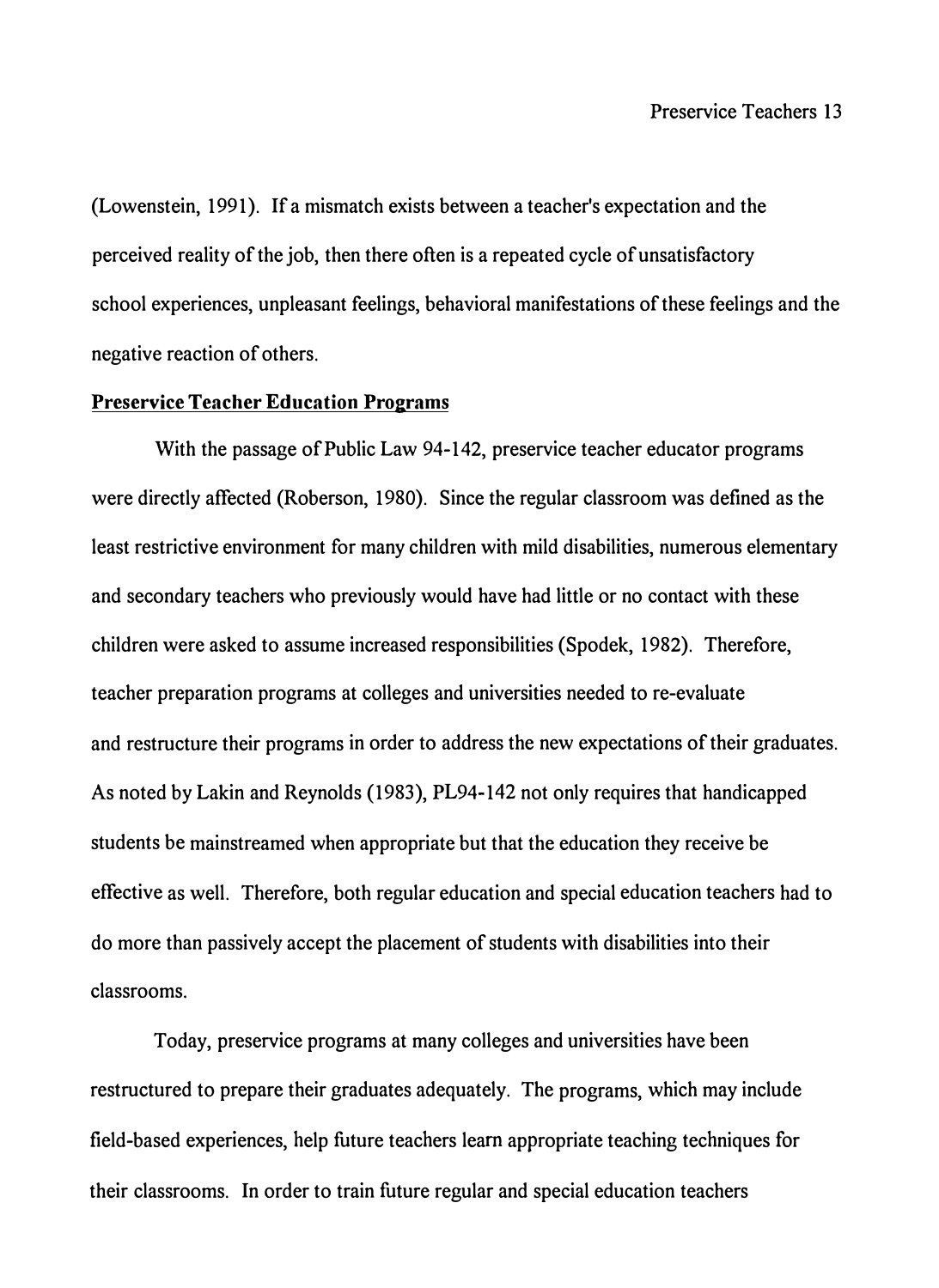adequately to handle burnout, however, preservice programs at the undergraduate and graduate level must also be established to offer some course work or programs dealing with this issue. According to Platt and Olson (1990), colleges and universities, and school districts, through their teacher preparation programs, should make identification and management of stress an integral part of their programs. This training would allow future teachers to grow professionally without falling to the debilitating effects of stress. Also, preservice programs are necessary to help prepare teachers to be active decision makers and reflective thinkers (Buck, Morsink, Griffin, Hines, & Lenk, 1992) in the field. Griffin (1984) stated that many new teachers have little or no understanding of the tensions, dilemmas, and possibilities they may encounter as future authority figures in schools. Many new teachers are often overwhelmed by the ways in which schools function (Griffin, 1984). When they enter their classrooms, the new teachers feel anxiety and are at-risk for potential burnout because they were not exposed, during their field-based experiences, to these school-setting rituals and rites common in school settings (Griffin, 1984).

Student teaching is a time when a student prepares to be a teacher, and it provides the first real opportunity for the student to think as a teacher, and to inquire actively rather than passively (Krutilla & Safford, 1990). As student teachers, preservice teachers conduct lessons, take roll, create bulletin boards, arrange meetings, and grade papers. Many of the preservice teachers, however, are never involved with the dominance of scheduling, textbook accessibility, number and nature of instructional materials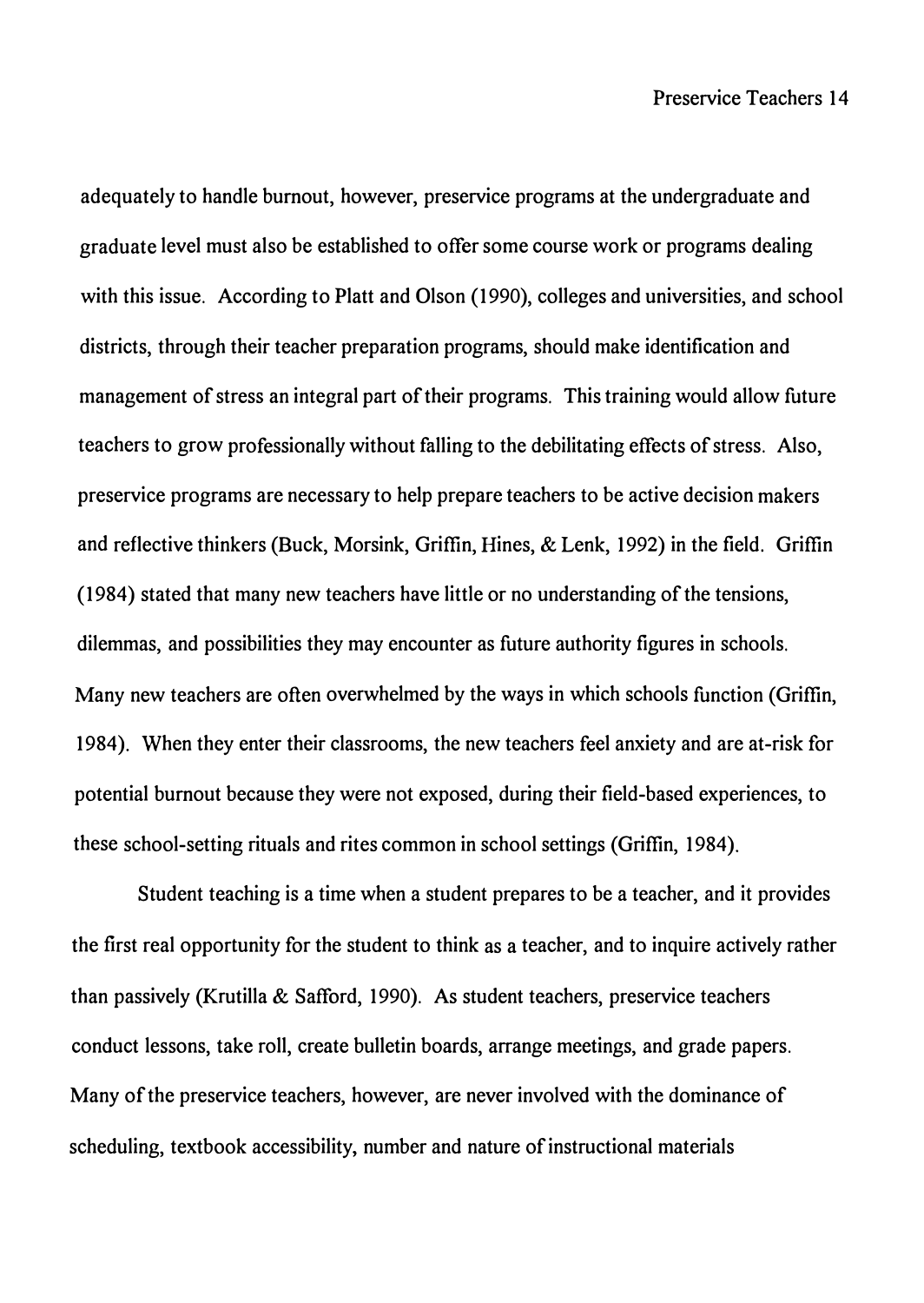(Griffin, 1984), and faculty meetings. All of these aspects of teaching are often excluded from a student teacher's experience due to the short amount of time, approximately eight to twelve weeks, that they are out in the field.

Lyon, Vaassen, and Toomey (1989) discovered that many of our preservice teachers are not prepared effectively for the complex demands that they face daily in the classroom. This may be due to the lack of preparation that the preservice teachers receive in their preparation programs throughout the United States (Jones & Messenheimer-Young, 1989). Many preservice teacher education programs are severely criticized for the following reasons (Tafel, 1982, p. 7):

- 1. The thrust of teacher education programs in the United States has been and continues to be that of socializing preservice teachers into the profession and perpetuating the status quo.
- 2. The elements of the typical teacher education sequence (e.g., subject matter, pedagogy, practice teaching) have remained unchanged since the Normal School era.
- 3. The fundamental goals for teacher education have remained unsettled; however the profession has become increasingly standardized in a top-approach to credentialing. This phenomenon is due, in large part, to the common thrust of the various controlling agencies for teacher education which act as gatekeepers for the profession.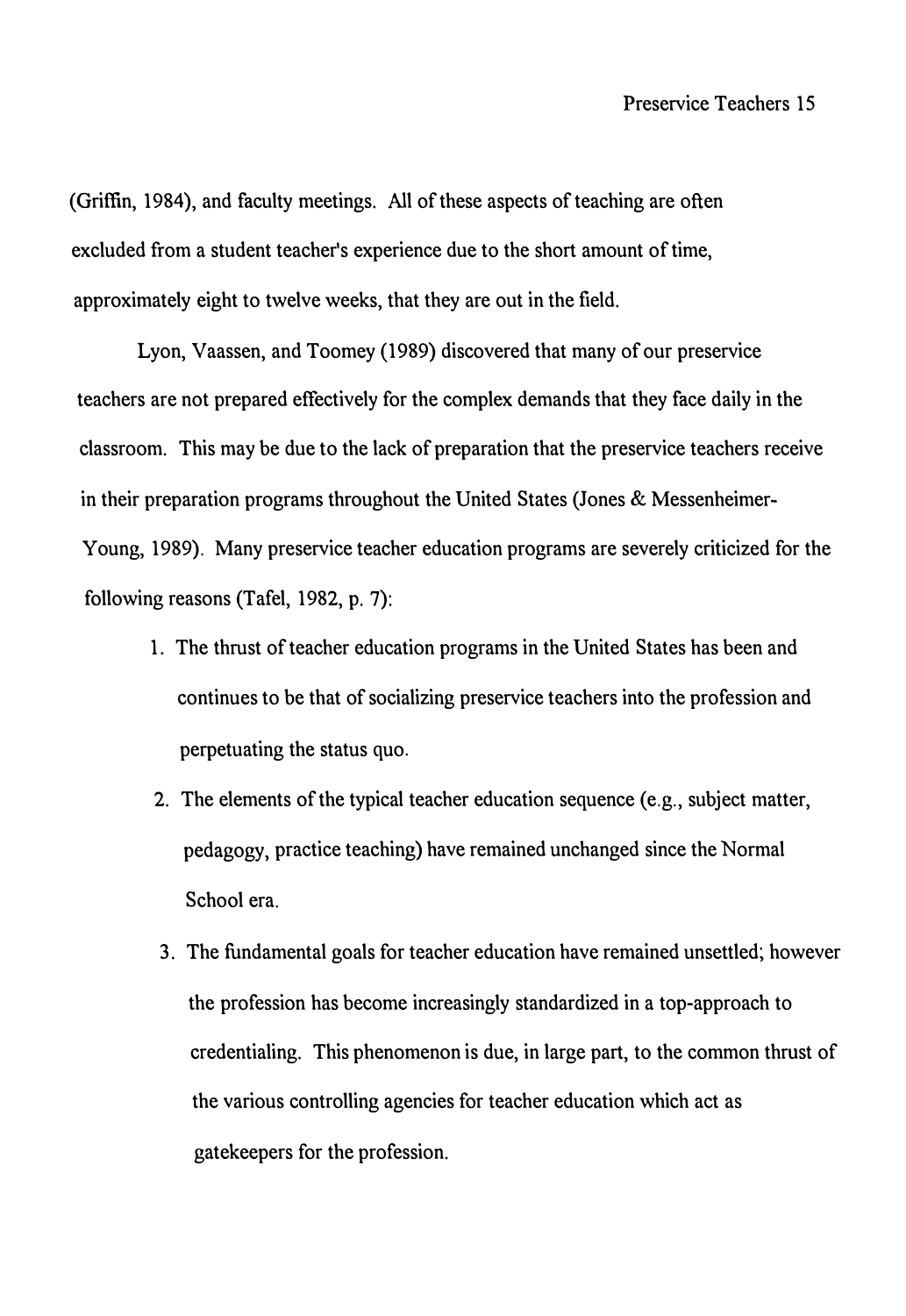4. The profession has studied itself, has been studied by those outside the profession, and has been severely criticized by scholars, researchers, and the general public. While criticisms are often acknowledged as valid, the profession, as a whole, seems preoccupied with meeting present challenges by retaining past practices, becoming even more intent on isolating itself from existing and emerging challenges, and furthering its efforts as gatekeepers, protecting those within the profession and seeking to make entrance into the profession more difficult.

Despite criticisms, an ideal arena within teacher preparation programs would be introductory education courses in which both regular and special education preservice teachers jointly participate in field-based experiences (Phillips, Allred, Brulle, & Shank, 1990).

#### **Statement of Purpose**

With the combination of good teacher preparation programs and preventive guidelines on teacher burnout, future teachers can look forward to a relatively stress-free future in teaching. Banks and Necco (1990) showed that age and training background, and not experience, had a significant relationship with teacher burnout. They concluded that an at-risk candidate for job burnout would be a young teacher with only minimal undergraduate certification in the field of special education. Thus, the objective of the following study is whether or not preservice special education teachers and preservice elementary teachers experience the same fears prior to their field-based experiences.

 $\bar{\mathbf{y}}$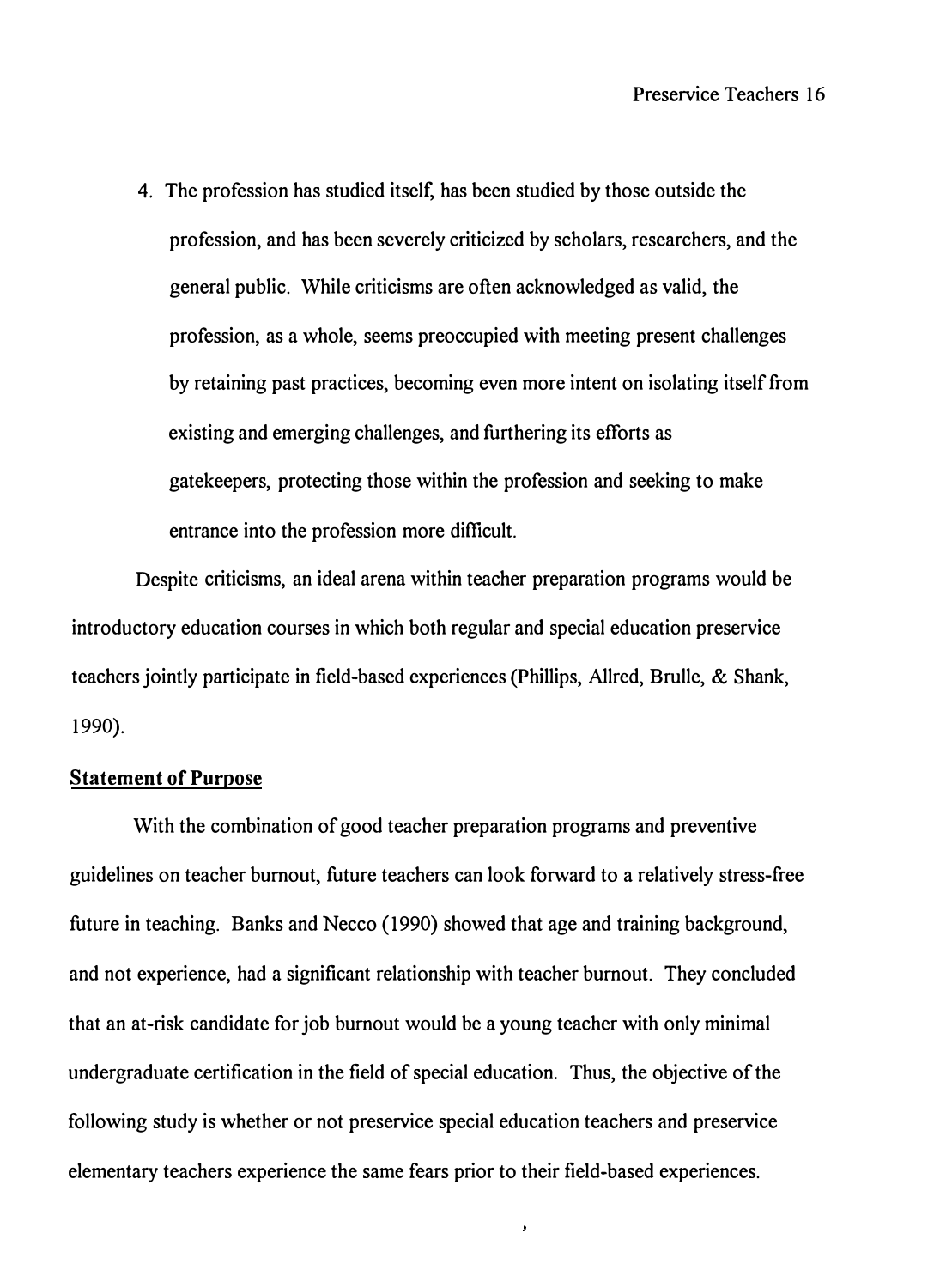This is the first step towards finding a solution to the problem of early burnout in future teachers and how to prevent and treat the burnout before it becomes severe.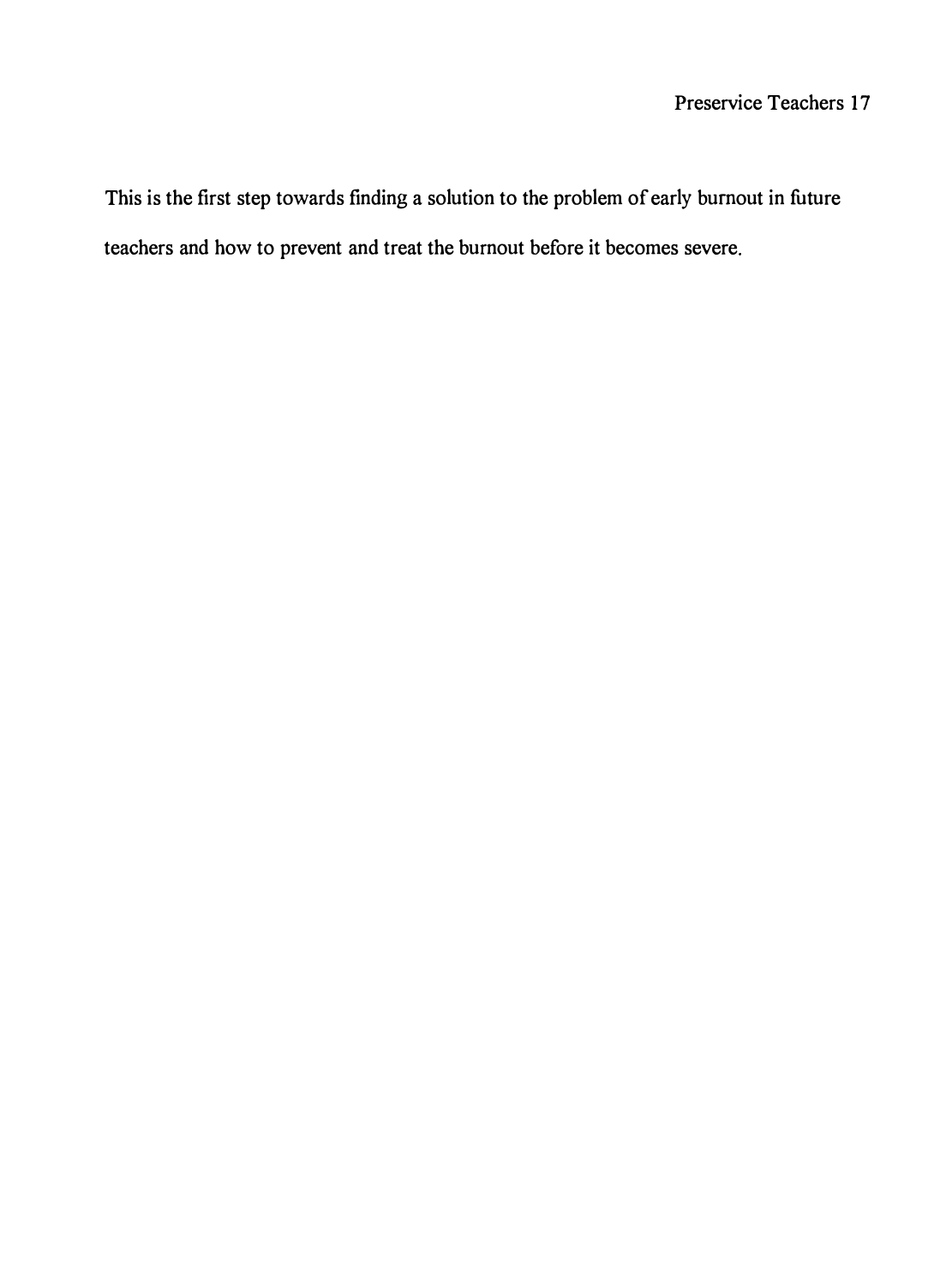#### **Methodology**

#### **Sample and Procedure**

Participants in this study consisted of thirty undergraduate preservice teachers who student taught in the Spring semester of 1995. Fifteen preservice special education teachers who are becoming endorsed in mental retardation, learning disabilities and emotional disturbance NK-12 and fifteen preservice elementary education teachers who are becoming endorsed NK-8 were selected. These subjects were from a small four-year public college located in Central Virginia. All subjects received preservice training from the college. The subjects for this study were selected on a volunteer basis. Both, the fifteen preservice special education teachers and the fifteen preservice elementary education teachers were randomized and then volunteered from a list of numbers assigned to each. The numbers were then selected randomly to avoid any biases. This process was used for the entire group due to the large number of teachers (e.g., 87) who student taught during the Spring semester. Again, confidentiality and anonymity were guaranteed for both samples.

Both the preservice special education and elementary education teachers had completed two previous field-experience (e.g. practica) prior to their student teaching. To student teach, a cumulative grade point average (GPA) of 2.5 on a 4.0 scale was required. The sample involved with this study met this qualification.

A Likert-Scale questionnaire with a cover letter (See Appendix A) and detailed instructions were given to each volunteer subject. The questionnaire was administered in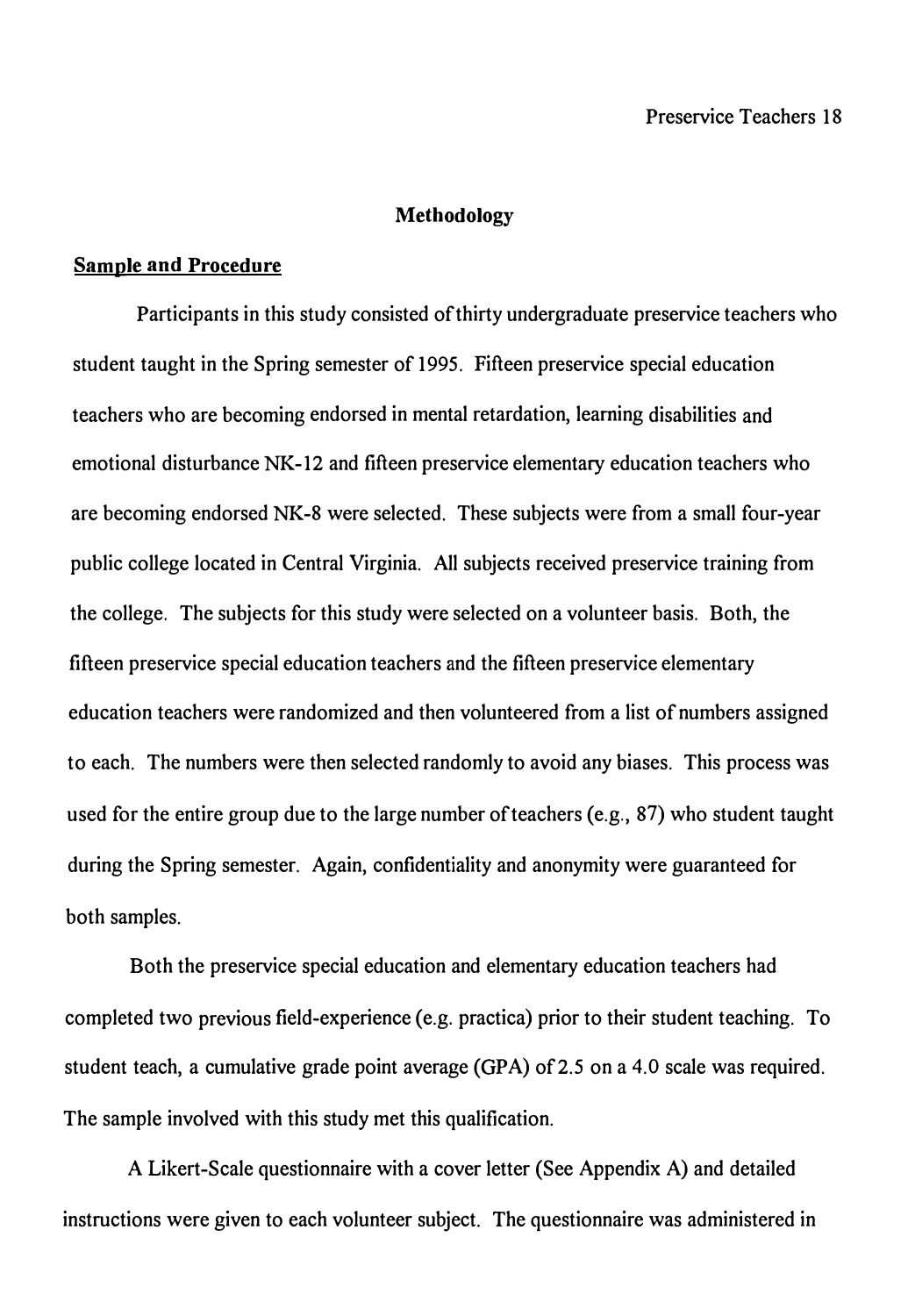a student teaching course with a college professor present to diminish any bias. Prior permission was granted to survey in the course. Completed questionnaires were sealed in an enclosed envelope and then placed in a large box.

#### **Instrument**

A new instrument designed by the researcher for studying the fears of preservice special education teachers and preservice elementary education teachers prior to the fieldbased experience was developed based on a review of literature. The questionnaire was designed to gather information on any similarities among fears that these two groups shared. The questionnaire was divided into two sections. The first section requested demographic information such as the subject's age, sex, and grade point average (See Appendix B). It also contained information about their previous experiences with children and teaching, marital status, race, and their areas of endorsements. The second section of the questionnaire presented the Likert-Scale survey that consisted of 15 questions (See Appendix C). Scores on the scale ranged from 1-5. The scores represented the following terms:  $5 =$  Strongly Agree,  $4 =$  Agree,  $3 =$  Neutral,  $2 =$  Disagree, and  $1 =$  Strongly Disagree.

In an effort to establish content validity the Likert-Scale questionnaire was fieldtested by graduate and undergraduate students from a four-year public college located in Central Virginia. These students evaluated the questions to ensure that each was representative of the field in question. First, the field-testing was conducted to determine that the directions for the questionnaire were presented in a clear and understandable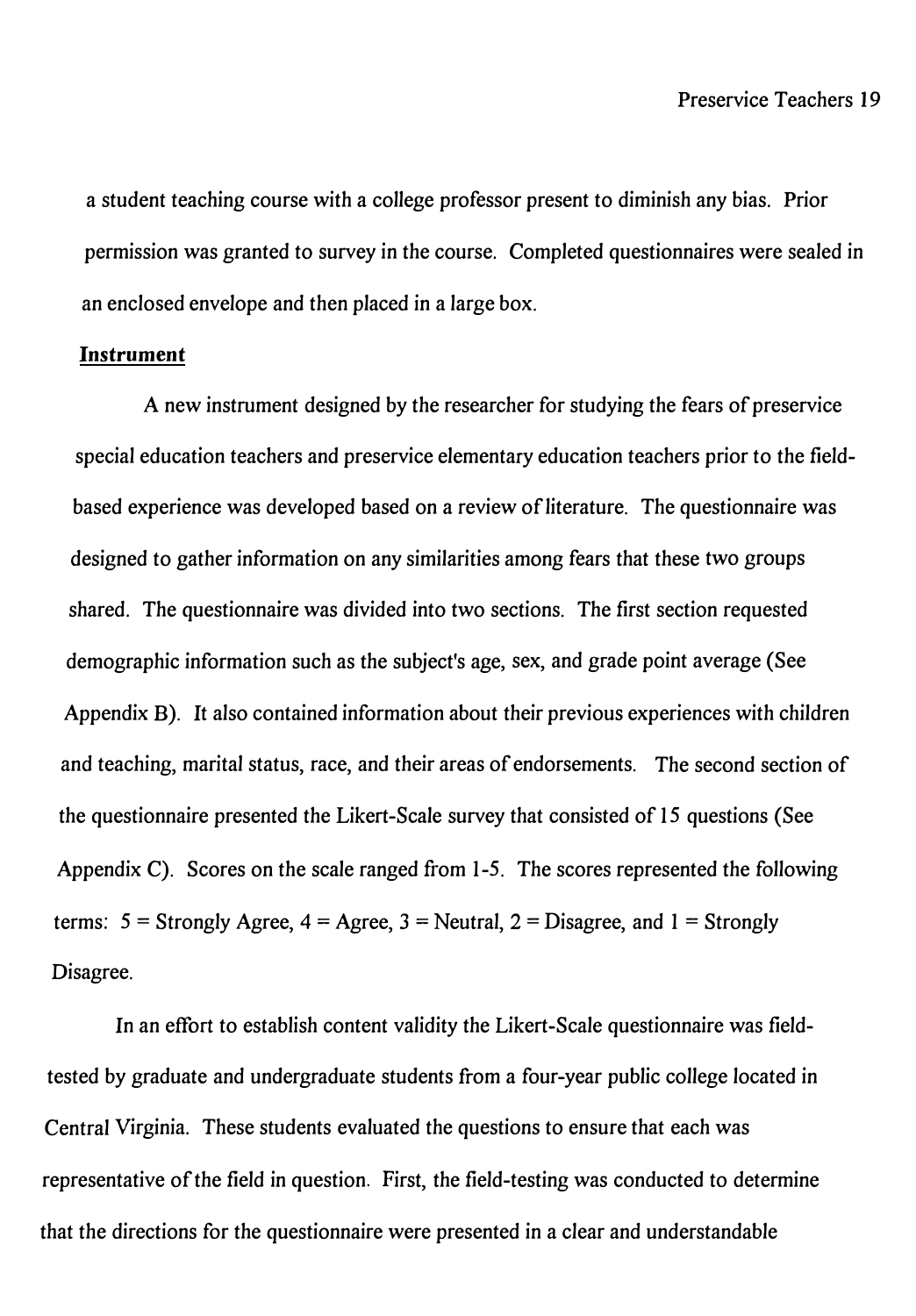$\vert$ 

fashion. Second, the researcher wanted to ensure that patterns of responses were consistent amongst the field-testers. All field-testers responded appropriately.

#### **Data Analysis**

All data analyses were based on both the Likert-Scale questionnaire and demographic questions provided by the researcher. The statistical computer program, STATDISK, was used to analyze data collected from the questionnaire. The data analysis involved calculating and interpreting descriptive statistics. A t-test was conducted to determine differences between the groups on the Likert-Scale items.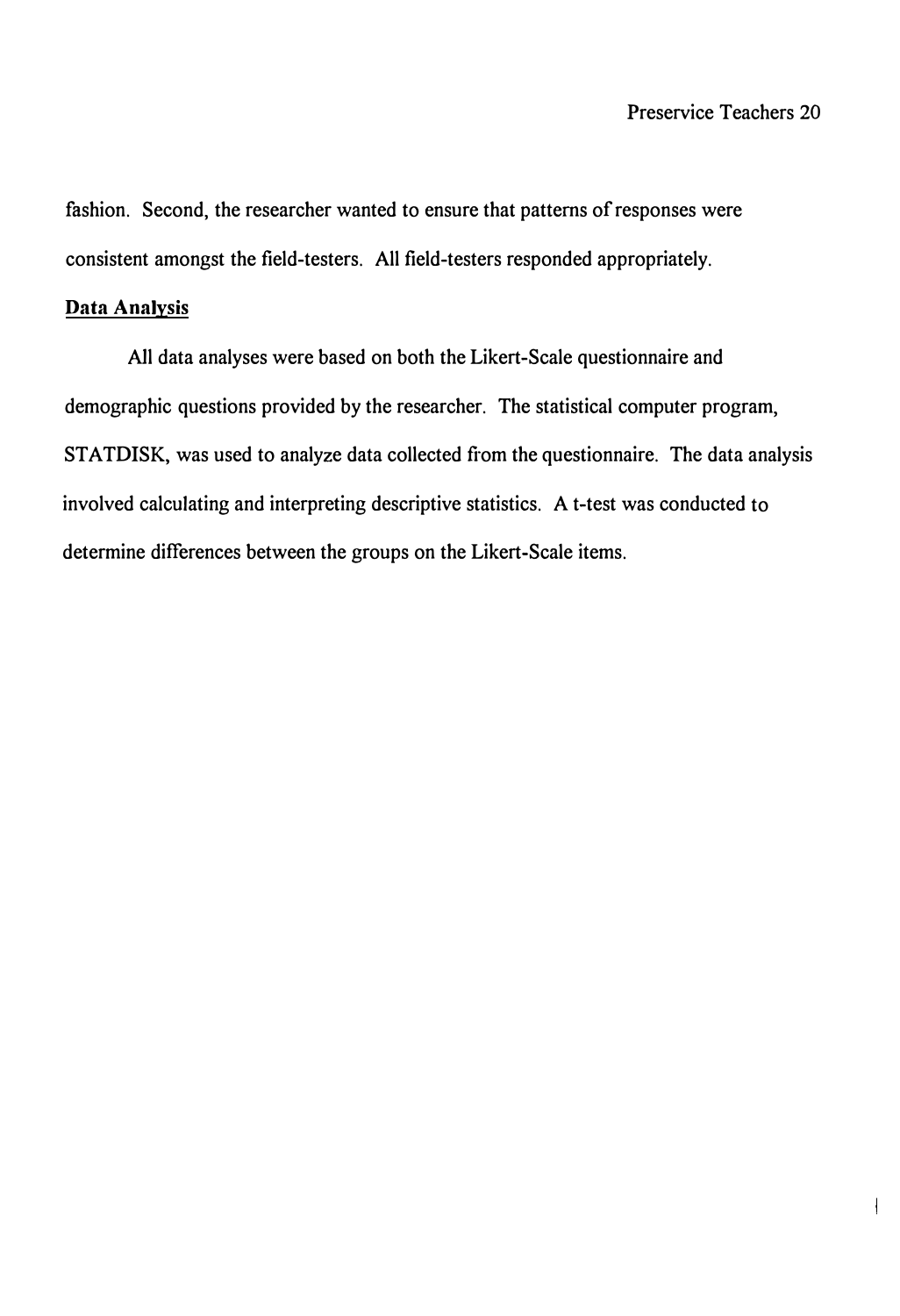#### **Results**

#### **Instrument**

A total of30 questionnaires were distributed to the student teachers, 15 to elementary education and 15 to special education. All special education teachers who student taught in the Spring semester were surveyed. Twenty-one percent (n=l5) of the 72 regular education teachers were surveyed. All fifteen were preservice elementary teachers. One-hundred percent of those elementary and special education student teachers surveyed responded to the questionnaire. Of the thirty returned, 1 questionnaire statement was incomplete; therefore, the data analysis for statement 11 was based on a sample of 14 for elementary preservice teachers and 29 total subjects (See Table 2). All other questions were answered completely by all of the participants.

#### **Demographic Data**

The demographic data for the responses are as follows. All the subjects  $(N=30)$ involved in the study were single. Twenty-seven (90%) of the subjects were female and 3 (10%) were male. Of the 15 subjects who were preservice elementary teachers, 12 (80%) were female and 3 (20%) were male. All of the preservice special education teachers were female. The average age of the preservice elementary teachers was 21.7 (n=15) and for the preservice special education teachers the average age was  $21.4$  (n=15). The average grade point average (GPA) for preservice elementary teachers was  $3.237$  (n=15) and 3.097 (n=15) for preservice special education teachers. GPA is based on a 4.0 grading scale. One-hundred percent  $(n=15)$  of the preservice special education teachers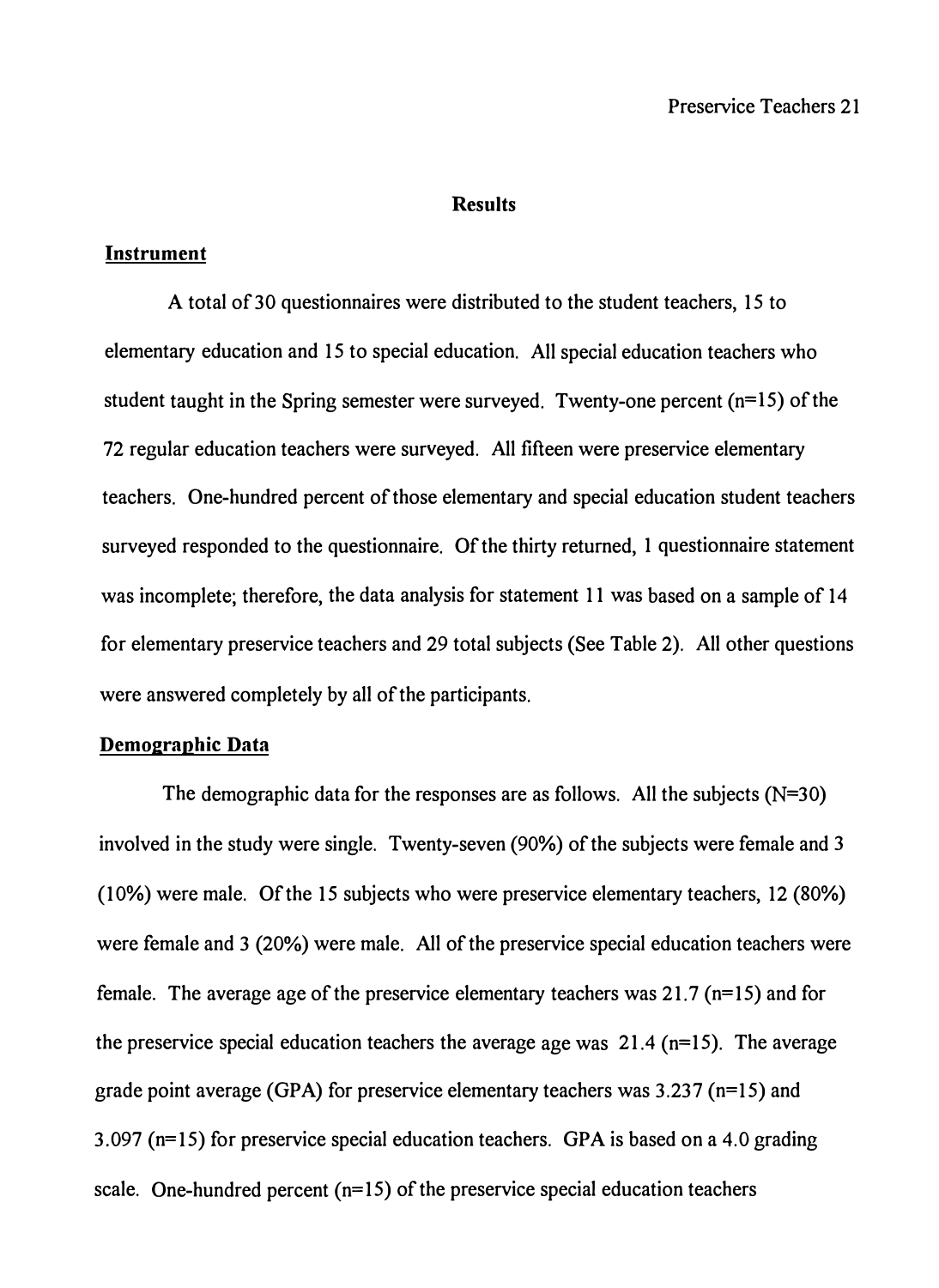were Caucasian. Of the preservice elementary teachers, 13 (87%) ( $n=15$ ) were Caucasians, and one (7%) was of Hispanic and another (7%) of African American heritage. One-hundred percent of preservice special education teachers were Psychology majors. Of the preservice elementary education teachers, 8 (53%) were Psychology majors, 3 (20%) were Sociology majors, 2 (13%) were English majors, 1 (7%) was a Liberal Studies major, and 1 (7%) was a History major.

The percentage of preservice special education teachers and preservice elementary education teachers who had experience with children and/or teaching was 97% (N=30). Out of the sample, only 1 preservice teacher had no experience with children or teaching. Several preservice teachers in both fields reported having the most experience with children through baby-sitting. Detailed results can be found in Table 1.

#### **Likert-Scale Results**

Using a Likert-Scale questionnaire, both preservice teacher groups were asked about their fears and concerns in the field of teaching. This instrument was used to discover any similarities these preservice teachers had in common with their fellow peers.

Scores on the Likert-Scale questionnaire were computed for each subject. Subjects with a high positive score of 46-67 or higher, agreed or strongly agreed with statements on the questionnaire. On the other end of the spectrum, a low score in the range of 45-23 or lower, indicated that the subject disagreed or strongly disagreed with the questionnaire statements. Table 3 represents the total scores for each group for each statement on the Likert-Scale.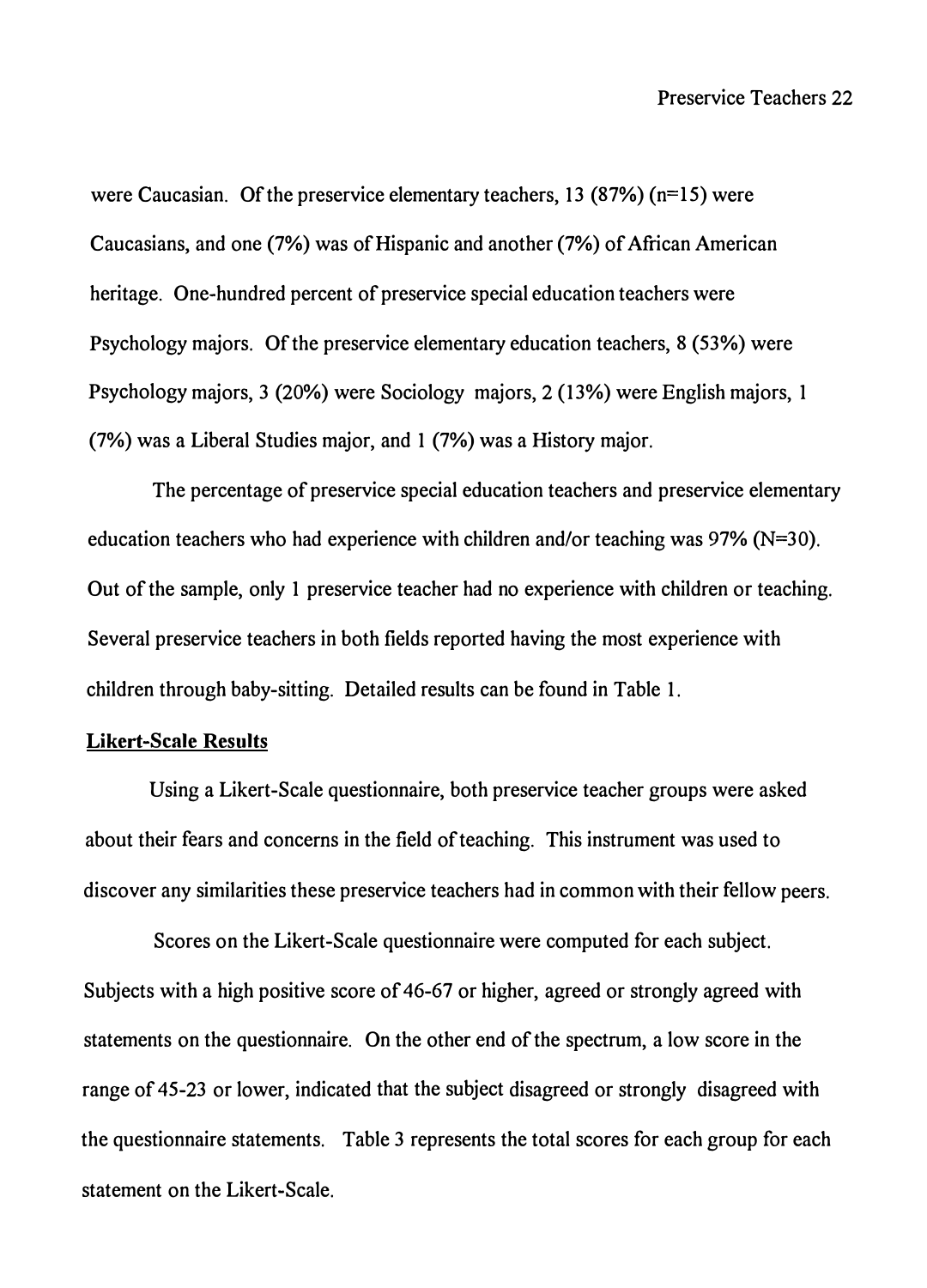Next, means were analyzed for the total group and for each subgroup. (See Table 2). For elementary education preservice teachers, means ranged from 1.7 on item number 12 (e.g., teacher pay) to 4.7 on item number 15 (e.g., open-mindedness to diverse student populations). Special education preservice teachers, on the other hand, ranged from a mean of 1.7 on item number 14 (e.g., qualification to teach) to 4.7 on item numbers IO and 15 (e.g., choice of teaching profession and open-mindedness to diverse student populations). For the total group, means ranged from 1.85 on item number 14 (e.g., qualification to teach) to  $4.7$  on item number 15 (e.g., open-mindedness to diverse student populations).

A t-test was conducted to determine any differences between the means for these two groups on each of the 15 Likert-Scale statements. No significant difference for the means at the .05 level of significance was apparent.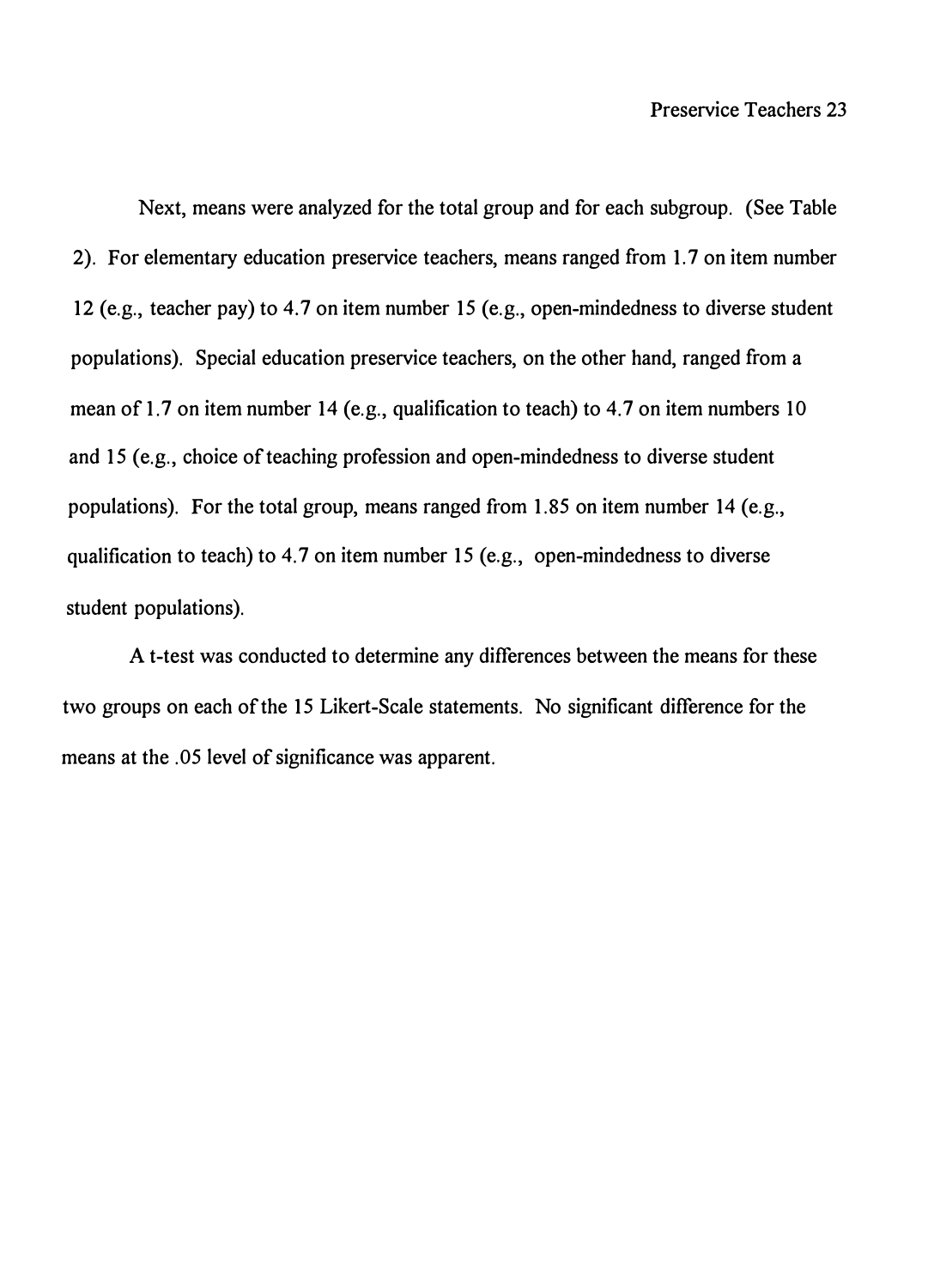#### **Discussion**

Determining whether or not preservice special education teachers and preservice elementary education teachers experience the same fears prior to their field-based experience was the purpose of this research. A two part questionnaire, developed by the researcher, was used to examine demographic data and similarities in the fears of burnout among the preservice teachers involved.

Results of this study adequately met the researcher's objectives. Significant information was gathered regarding the issue of similarity of fears held by preservice special education teachers and preservice elementary education teachers. Although all the respondents seemed confident in their chosen career fields, both subgroups are already burning out from classes, feel inadequate to confront their student's parents, have debated whether or not to change their major, feel that administrators are not supportive of their staff and believe that teachers are underpaid for their services. Even though no significant differences were determined, item numbers 2 (e.g., time at end of the school day), and 8 (e.g., burnout from college classes) from the Likert-Scale questionnaire were the most apparent discrepancies between the subgroups concerning early burnout. Refer to Table 2 for details.

Stinnett (1977) stated that a majority of teachers leave teaching within the first two . or three years of entering the teaching profession. All subjects in this study show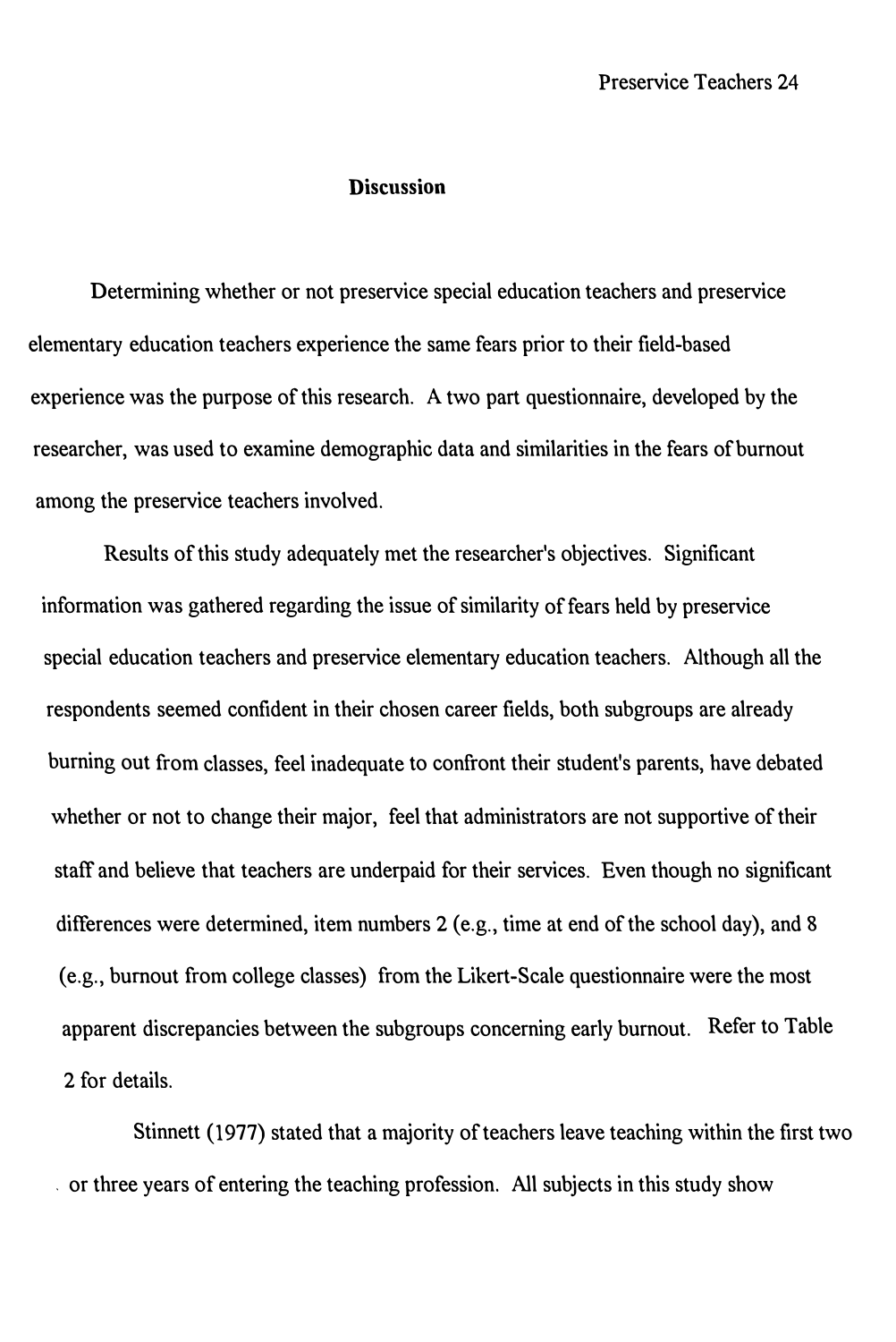early signs of burnout. According to the literature reviewed, many studies on teacher burnout have found the same basic causes. These are defined as role ambiguity, lack of social recognition of teaching, limited promotional opportunities and lack of support. According to Lowenstein (1991), other findings include the diminution of the teacher's authority in the classroom and an emotionally charged environment that leads to emotional exhaustion, and negative attitudes on the job. These issues and others were the key topics used in the researcher's instrument.

New teachers are a very vulnerable group because they tend to blame themselves for areas they do not know how to avoid. The majority of the preservice teachers in this study are on the path to burnout unless they and future preservice teachers receive appropriate guidance from preservice programs, mentors, seminars and various other sources. Their success or failure will rely heavily on their ability to navigate the often competing interests of students, parents, and administrators and to overcome their own insecurities in one of the country's lowest paid but most important professions.

#### **Prevention of Burnout**

Stress is with us all of the time. Without stress, life would be dull and unexciting. Stress adds flavor and challenges to life. Too much stress, however, can seriously affect one's life. A major challenge is to make stress work for an individual instead of against him or her. Although teachers cannot control all the various stressors in their lives, they can change many factors to help reduce their stress and, hopefully, decrease the likelihood of burnout in their classrooms.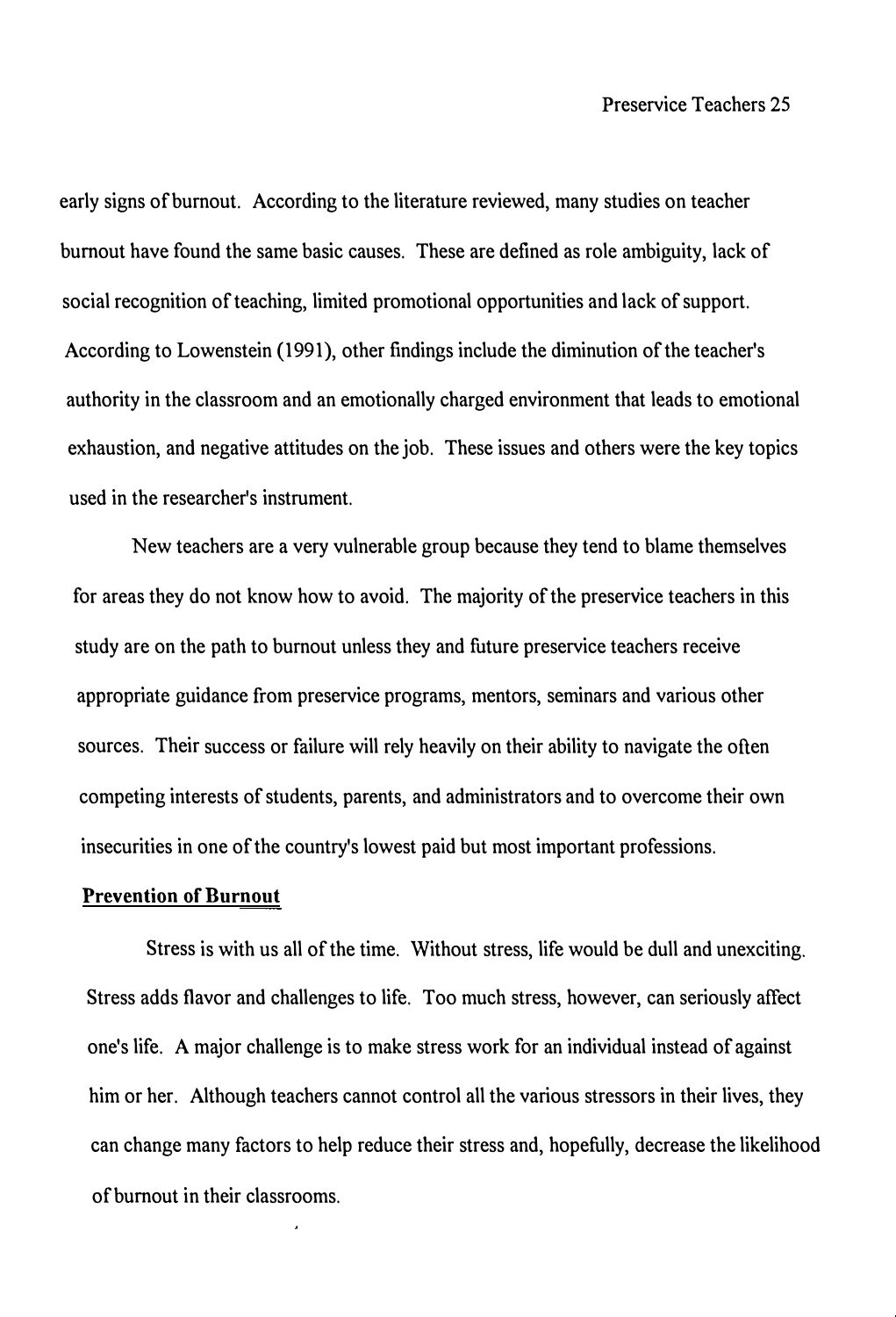Major causes of stress included too much paperwork, lack of time, lack of communication with staff, and lack of motivation. In order to reduce early signs of burnout, tips or advice from professionals or veteran teachers should be given to future teachers in preservice training programs. Listed below are 10 tips from veteran teachers to help reduce stress for future teachers.

**\*Try physical activity-** (e.g. running, walking, working in a garden) When individuals are nervous, angry, frustrated or upset, physical activity will often help relax them.

**\*Share stress-** Talking to someone, such as a friend, teacher, or family member, about concerns or worries will often help an individual see his or her problem in a different light. Communication is the key to letting off steam and reducing stress.

**\*Take care of self-** Eat well, exercise and get plenty of rest. By maintaining a well-balanced diet, exercising and getting appropriate sleep, an individual's body can better deal with stressful situations.

**\*Set realistic and flexible professional goals-** An individual should have goals in life but it is important to keep them realistic or else they could cause more stress.

**\*Take time out for self-** Go shop for a new outfit, enjoy a hot bath, or read an unrelated professional book. Do something that is unrelated to work and enjoy life.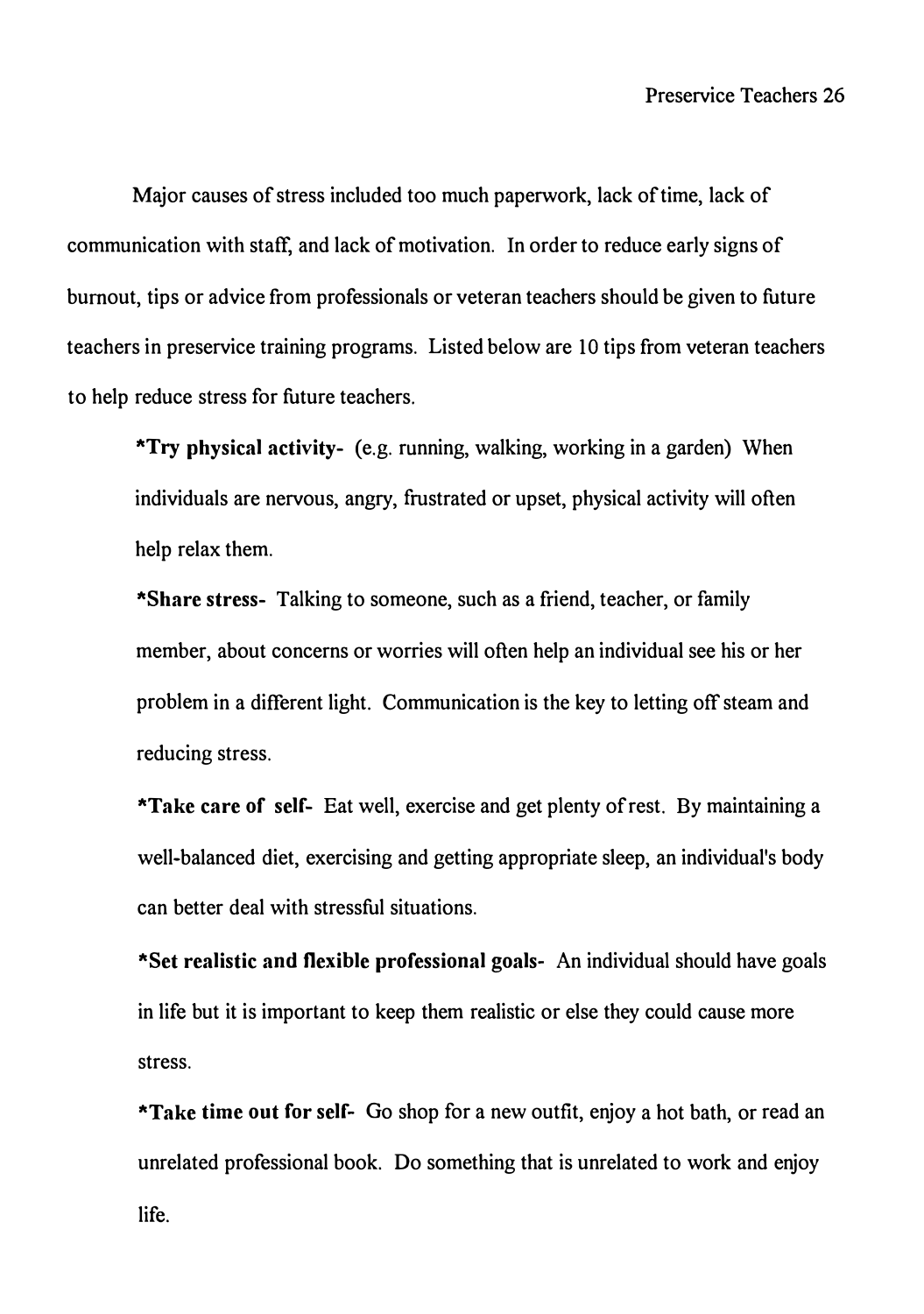**\*Leave work at school-** This good advice enables an individual to focus on other aspects of life besides school. Taking work home often interferes with personal and family life. If need be, go into school early or stay after school for a couple of hours, but do not forget to take time out for self.

**\*Keep motivated-** Doing the same routine over and over again can become stressful. Instead, attend seminars and meetings in your chosen field. Perhaps try a new technique in class.

**\*Pace Self-** Break down large tasks or goals into smaller ones. Do not try to accomplish task at once. Try to avoid procrastinating and attempt to set realistic time lines.

**\*Establish priorities-** List in order the priorities that need to be done for each day. Rank them according to importance. When one priority is done, an individual will often feel a sense of accomplishment developing.

**\*Smile-** Things can only get better, so tum that frown upside down. Smiling also makes people wonder what you are up to in life.

#### **Limitations of Study and Future Suggestions**

Although all 30 of the questionnaires were received, a few limitations exist within this study. One of the problems was the small sample size. Given the size of the college and the number of preservice teachers who student taught, the size was appropriate. However, only three male preservice teachers and three ethnic groups were represented. Perhaps future studies could survey other college preservice programs and their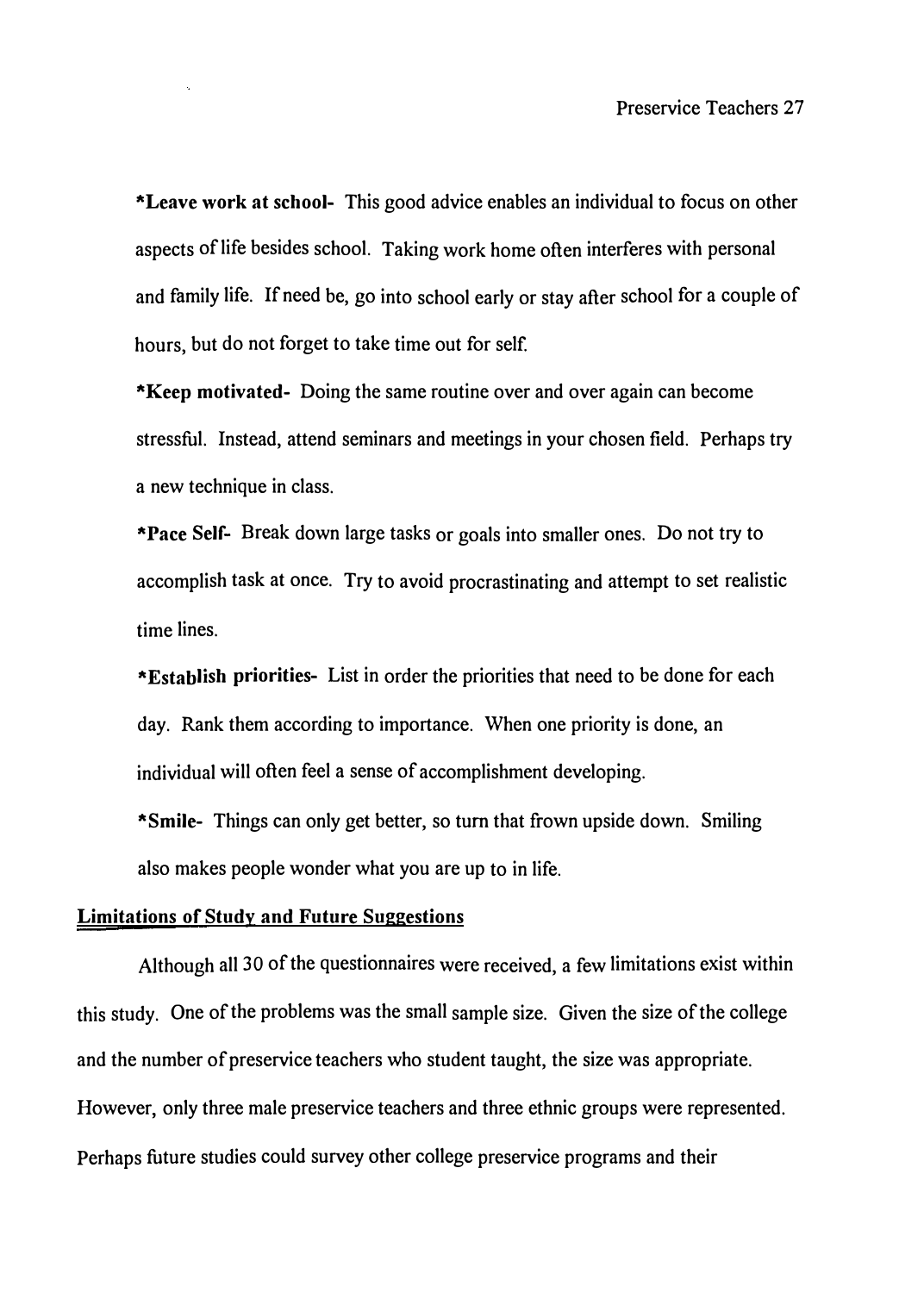preservice teachers. This data would provide more generalizable results regarding the issue of new teacher burnout in preservice programs.

Another limitation was the instrument used in the study. The instrument was selfdeveloped; therefore, validity and reliability were questionable. After the instrument was administered to the preservice teachers, the researcher discovered that two statements from the questionnaire, #5 and #14, were phrased more negatively than positively. Due to the negative statements, data results could have been different had the statements been more positive. Therefore, additional research is needed on the instrument to ensure reliability.

In conclusion, given the fact that the preservice special education teachers and the preservice elementary education teachers both have similar fears regarding burnout, preservice programs must make every effort to help prevent early burnout for them as well as future preservice teachers. Without the proper training in collaborative inclusive settings, future teachers will face many struggles. Both elementary and special education teachers need to be made aware of the major issues of burnout, otherwise, their future as productive teachers will come to an early end. Perhaps handouts, course readings, lectures and inservices addressing burnout issues could be used to educate the preservice teachers in their preservice programs. A follow-up study on the subjects who participated in this study would also be beneficial to see if they really experience burnout as future teachers. In addition, data on this study could be collected annually to examine if progress has been made in the preservice programs.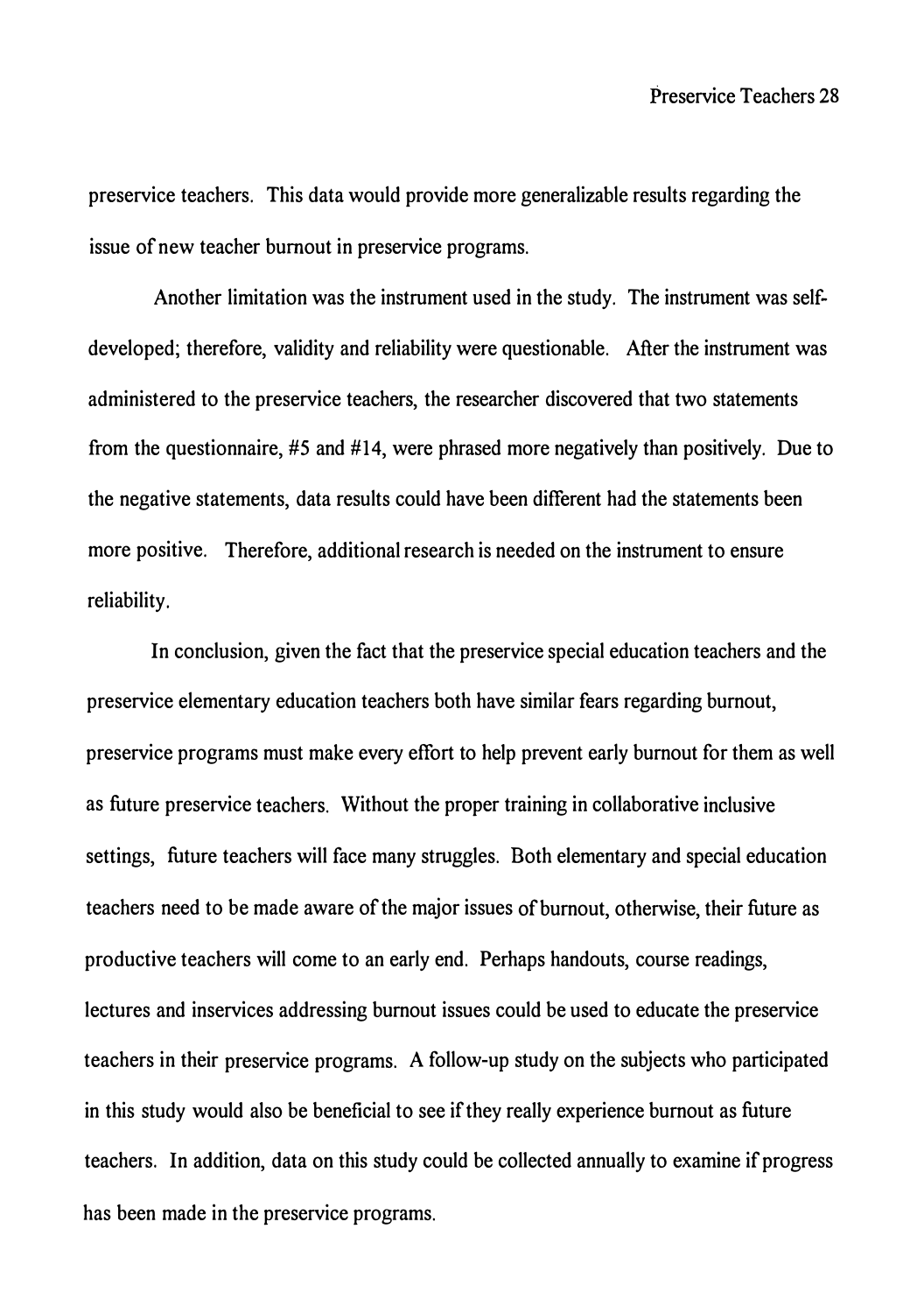#### **References**

- Banks, S. R., & Necco, E.G. (1990). The effects of special education category and type of training on job burnout in special education teachers. Teacher Education and Special Education, 13(3-4), 187-191.
- Beer, J., & Beer, J. (1992). Burnout and stress, depression and self-esteem of teachers. Psychological Reports, 71, 1331-1336.
- Bradfield, R.H., & Fones, D. M. (1984). Recipe for burnout: The special education teacher's diet. Academic Therapy, 19, 499-504.
- Buck, G., Morsink, C., Griffin, C., Hines, T., & Lenk, L. (1992). Preservice training: The role of field-based experiences in the preparation of effective special educators. Teacher Education and Special Education, 15(2). 108-123.
- Burke, R. J., & Greenglass, E. (1993). Work stress, role conflict, social support, and psychological burnout among teachers. Psychological Reports, 73, 371-380.
- Byrne, B. M. (1991). Burnout: Investigating the impact of background variables for elementary, intermediate, secondary, and university educators. Teaching & Teacher Education, 7(2), 197-209.
- Cherniss, C. (1980). Staff burnout: Job stress in human services. Beverly Hills, Ca: Sage Publications.
- Farber, B. A. (1983). Stress and burnout in the human service professions. New York: Pergamon Press.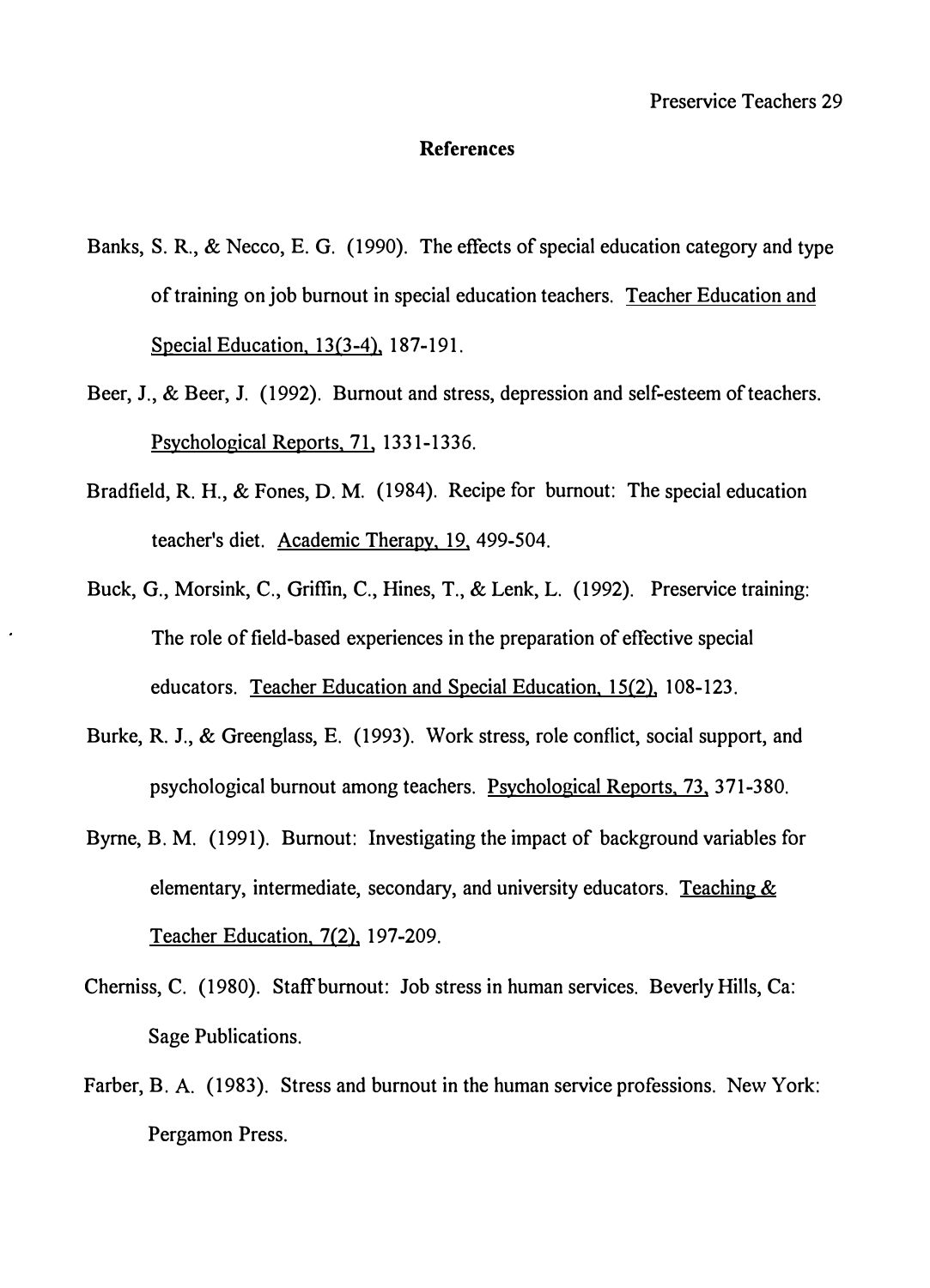- Frank, **A.** R., & McKenzie, R. (1993). The development of burnout among special educators. Teacher Education and Special Education, 16(2), 161-170.
- Friedman, I. **A.** (1991). High-and-low-burnout schools: School culture aspects of teacher burnout. Journal of Educational Research, 84(6). 325-333.
- Greer, J. G., & Greer, B. B. (1992). Stopping burnout before it starts: Prevention measures at the preservice level. Teacher Education and Special Education, 15(3). 168-174.
- Griffin, G. **A.** (1984). Why use research in preservice teacher education? A proposal. Journal of Teacher Education, 35(4), 36-40.
- Jones, S. D., & Messenheimer-Young, T. (1989). Content of special education courses for preservice regular education teachers. Teacher Education and Special Education, 12(4). 154-159.
- Krutilla, J. 0., & Safford, P. L. (1990). Portrait of the shared student teaching experience: Owning reflecting and action. Teacher Education and Special Education, 13(3-4), 217-220.
- Lakin, K. C., & Reynolds, M. C. (1983). Curricular implications of public law 94-142 for teacher education. Journal of Teacher Education, 34(2). 13-18.
- Lowenstein, L. (1991). Teacher stress leading to burnout: Its prevention and cure. Education Today, 41(2), 12-16.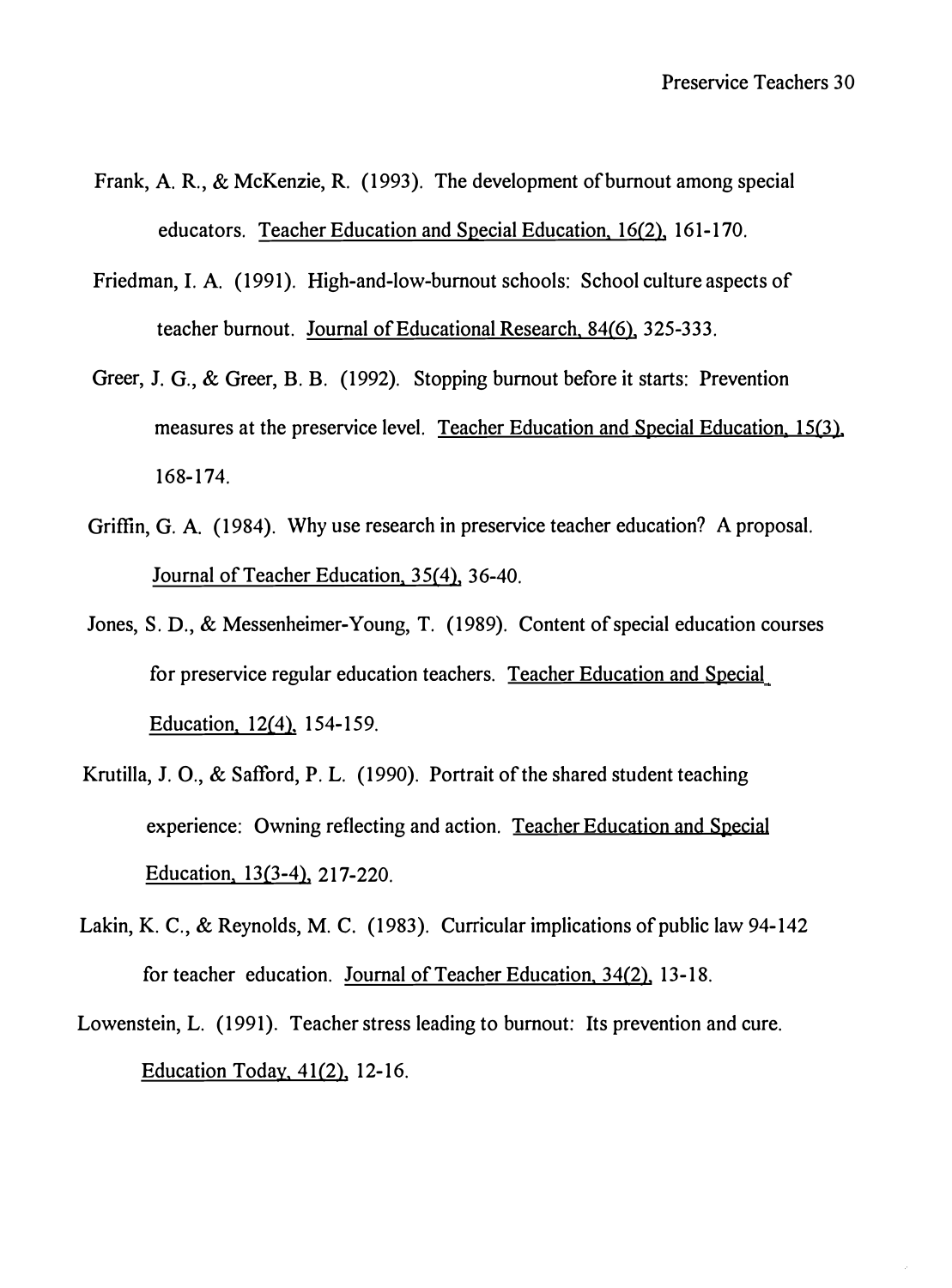Lyon, G. R., Vaasen, M., & Toomey, F. (1989). Teachers' perceptions of their undergraduate and graduate preparation. Teacher Education and Special Education. 12(4), 154-169.

Maslach, C. (1982). Burnout: The cost of caring. Englewood Cliffs, NJ: Prentice Hall.

- Phillips, W. L., Allred, K., Brulle, AR., & Shank. K. S. (1990). The regular education initiative: The will and skill ofregular educators. Teacher Education and Special Education. 13(3-4). 182-186.
- Platt, J. M., & Olson, J. (1990). Why teachers are leaving special education: Implications for preservice and inservice educators. Teacher Education and Special Education. 13(3-4). 192-196.
- Roberson, J. B. (1980). Preservice changes in teacher education relative to mainstreaming: A status report. Teacher Education and Special Education. 3(2), 48-51.
- Spodek, B. (1982). What special educators need to know about regular classrooms. The Educational Forum, Spring, 295-307.

Stinnett, T. M. (Ed.) (1977). The teacher dropout. Bloomington, IN. Phi Delta Kappa.

Tafel, L. S. (1984). Futures research: Important implications for teacher preparation programs. Journal of Teacher Education, 35(1). 6-9.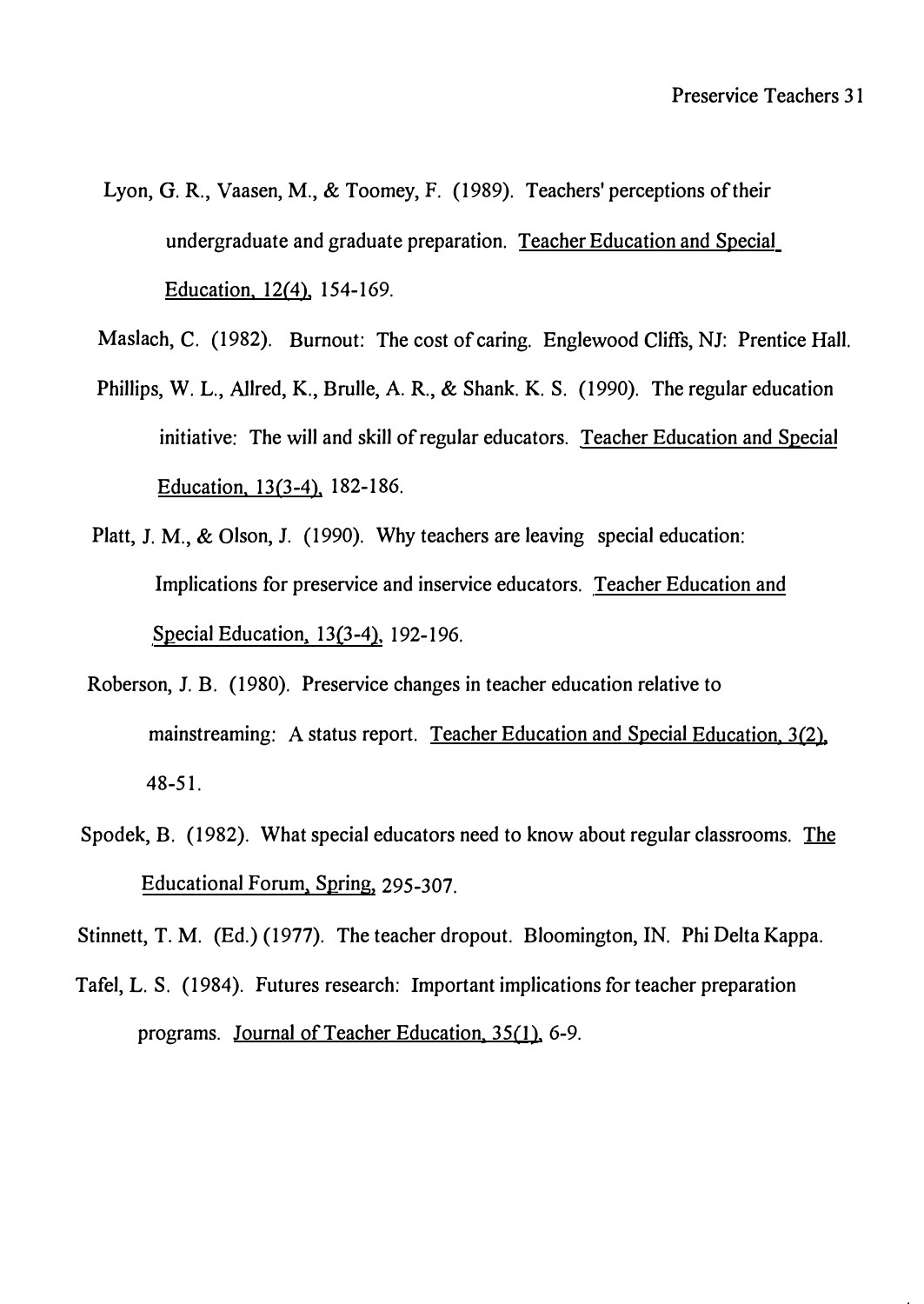# **Appendix A**

Cover Letter to Preservice Teachers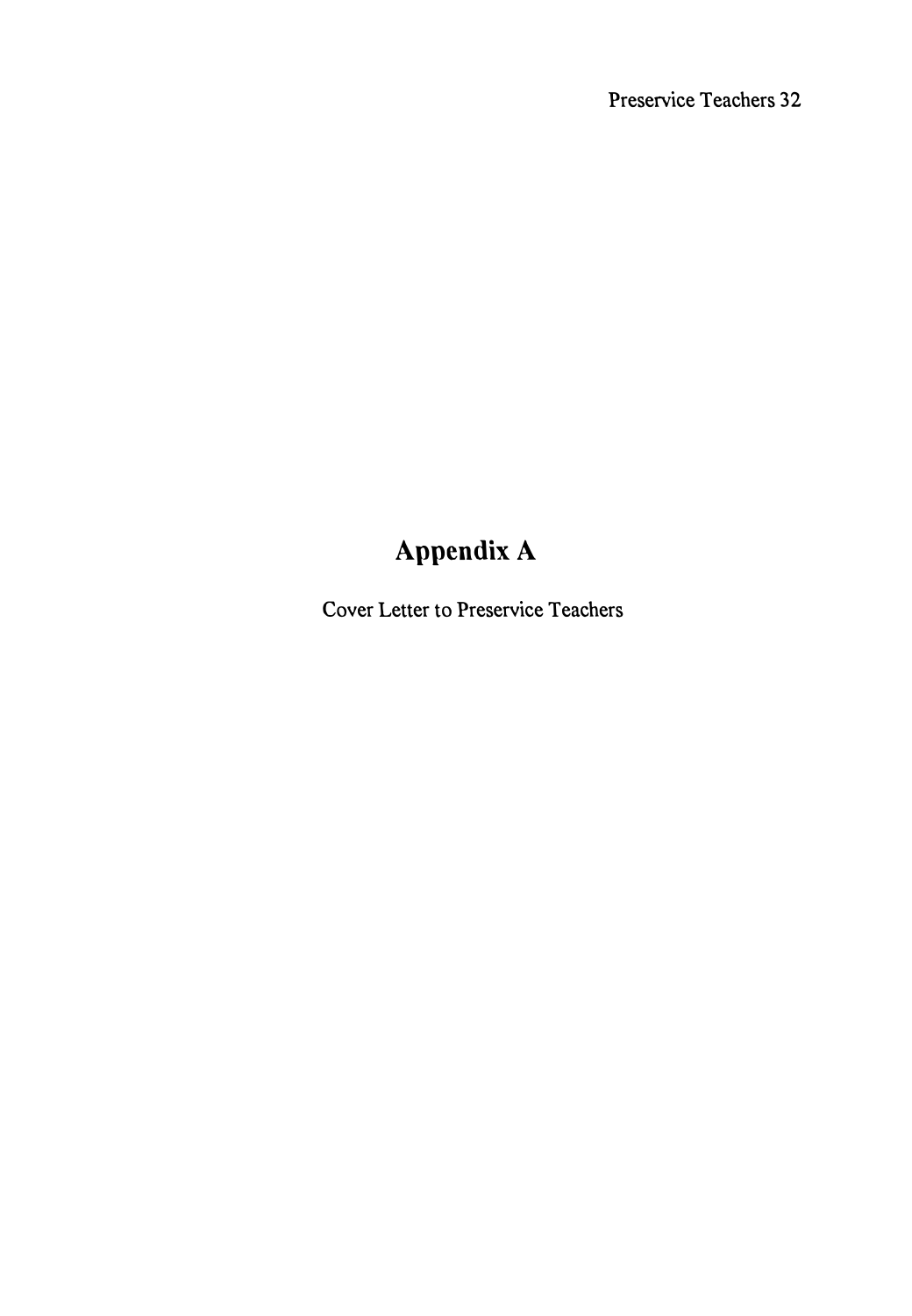February 2, 1995

Dear Preservice Teacher,

As you embark on your journey as a future educator, it is important to discover how you feel about certain issues regarding your preparation for teaching. Attached is a questionnaire about fears and concerns in the field of teaching. The purpose of the questionnaire is to discover any similarities of fears that preservice teachers, like you, have in common with your fellow peers. This information will be used to gain valuable insight into the current education programs and courses offered at your college.

After completing the questionnaire, please place it in the envelope provided to you and return it to your professor to maintain anonymity.

Thank you for your time and cooperation. Your willingness to participate in this particular study will benefit the future preservice teachers at your college.

Thank you,

Christina Galloway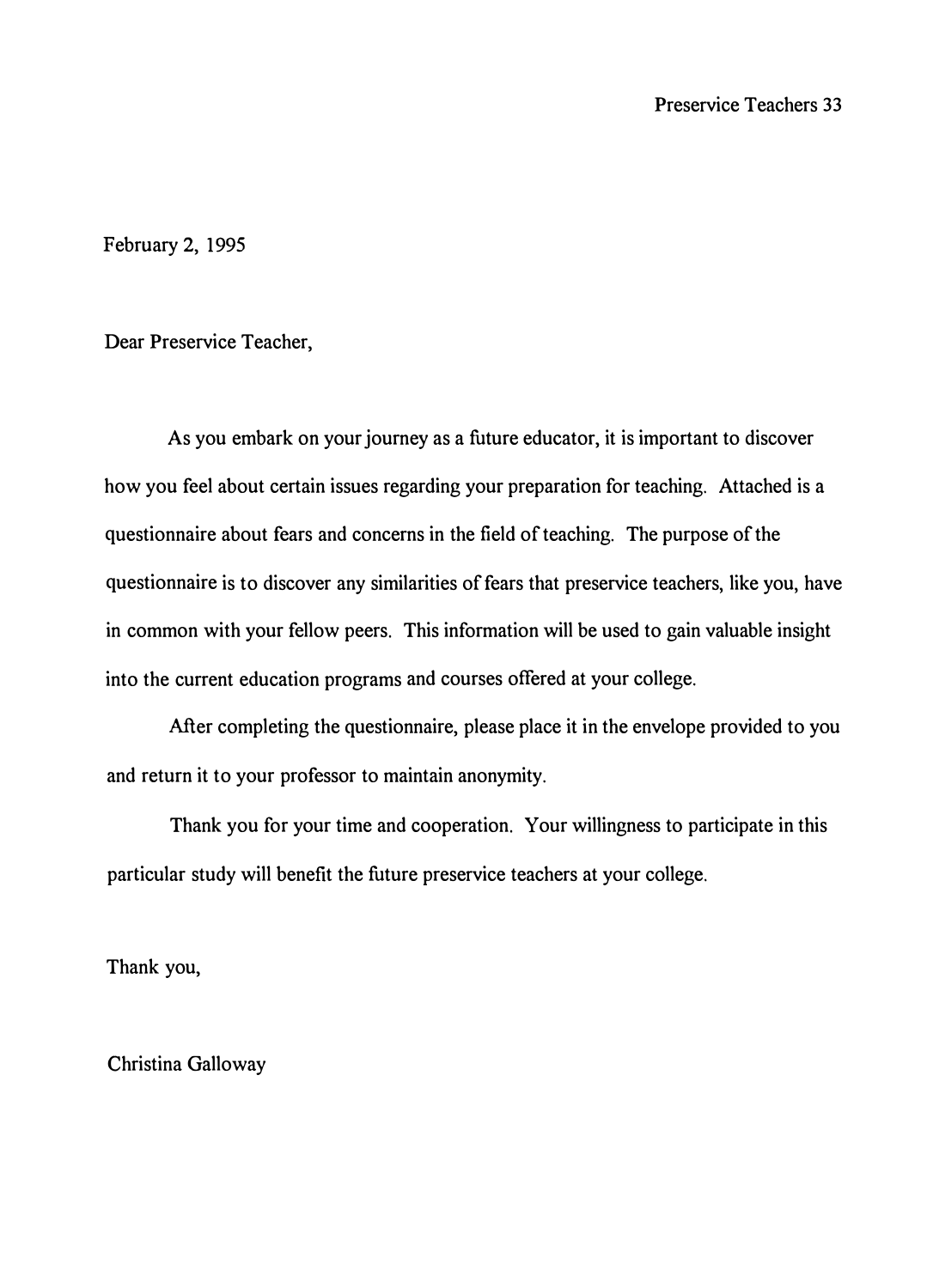# **Appendix B**

 $\alpha$ 

Preservice Teacher Questionnaire: Demographics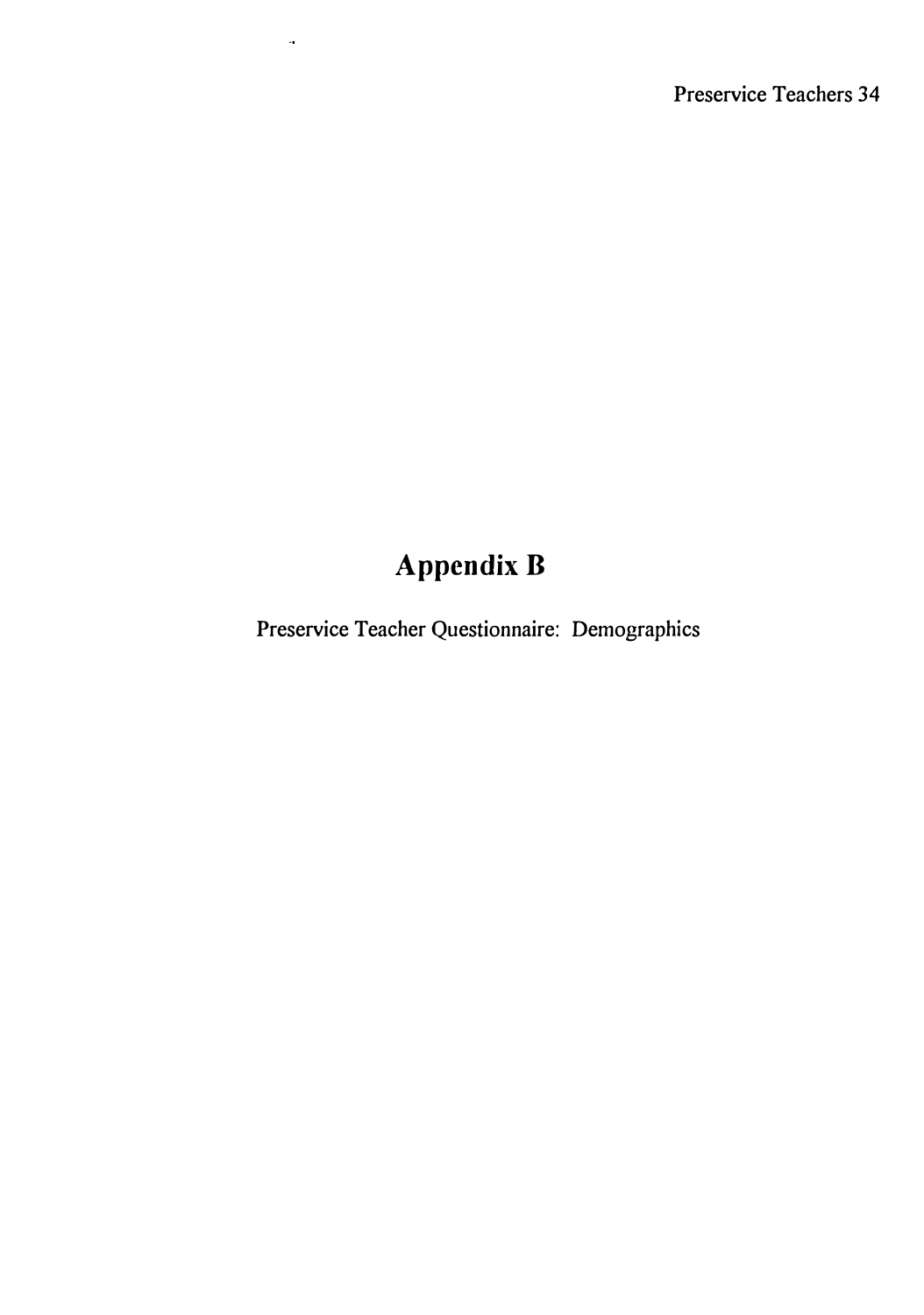## **PRESERVICE TEACHER QUESTIONNAIRE**

| Age                                                     |                                           | Cumulative GPA___                                                   |  |
|---------------------------------------------------------|-------------------------------------------|---------------------------------------------------------------------|--|
| Race: (Please check one.)                               |                                           |                                                                     |  |
| Caucasian African American Asian                        |                                           |                                                                     |  |
| Native American Other (Please Specify) ___              |                                           |                                                                     |  |
|                                                         |                                           |                                                                     |  |
|                                                         | ***Marital Status (Check all that apply): |                                                                     |  |
|                                                         |                                           | Single<br><u>Married</u> Divorced<br><u>Divorced</u>                |  |
|                                                         | Any children? How many?                   |                                                                     |  |
|                                                         |                                           |                                                                     |  |
|                                                         |                                           | ***Experience with children and/or teaching (Check all that apply): |  |
|                                                         |                                           |                                                                     |  |
|                                                         |                                           | How many?____                                                       |  |
|                                                         | Other (Please specify)_________           |                                                                     |  |
|                                                         |                                           |                                                                     |  |
| ***Area you will be endorsed to teach after graduation: |                                           |                                                                     |  |
|                                                         |                                           |                                                                     |  |
| $NK-8$                                                  |                                           | <b>Special Education NK-12____</b>                                  |  |
|                                                         |                                           |                                                                     |  |
| ***What is your major?                                  |                                           |                                                                     |  |
| Psychology                                              | Math                                      | Sociology                                                           |  |

**\_\_Other (Please Specify)\_\_\_\_\_\_\_\_\_\_**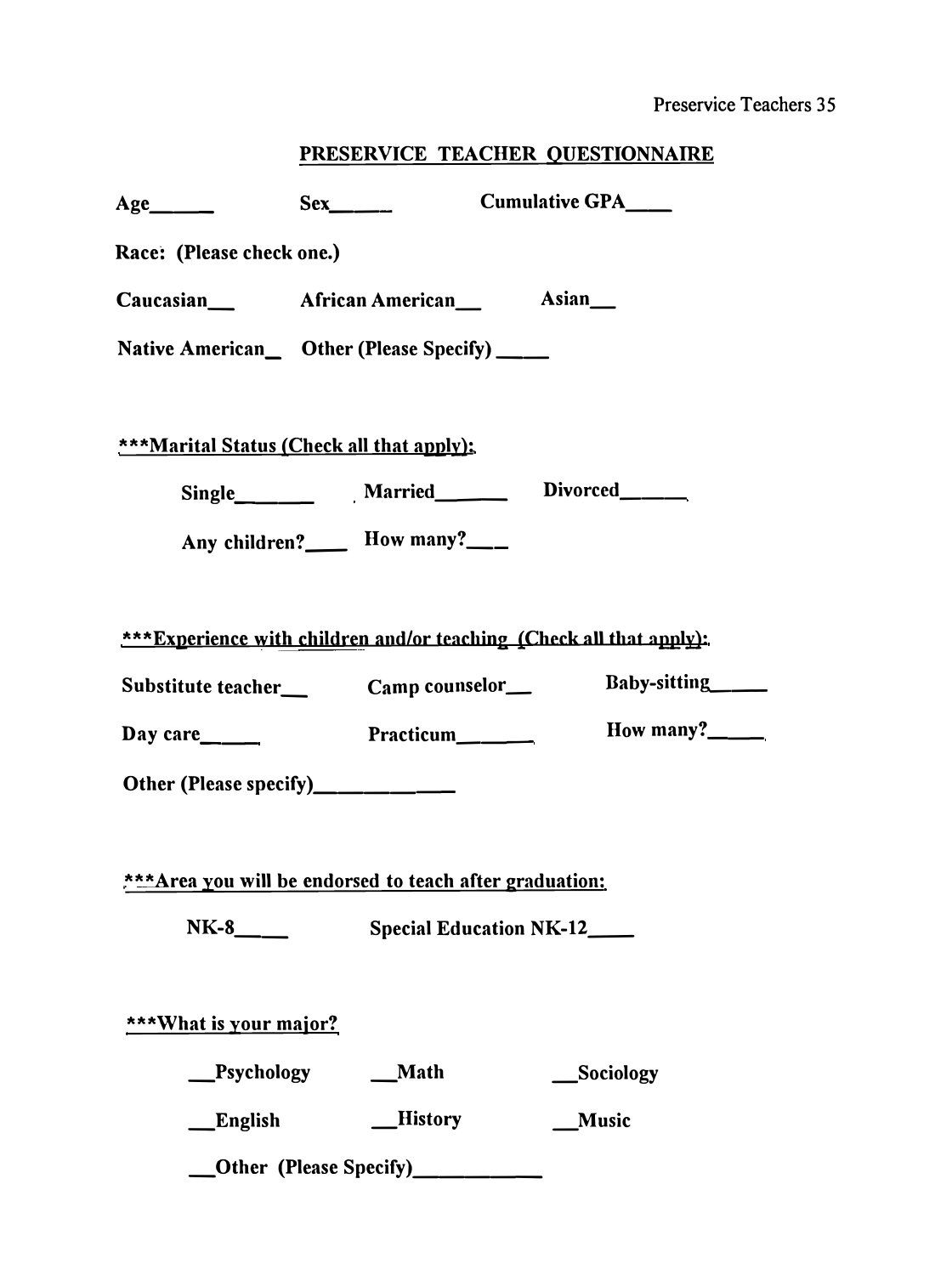# **Appendix C**

Preservice Teacher Questionnaire: Likert-Scale

 $\mathcal{A}^{\text{max}}_{\text{max}}$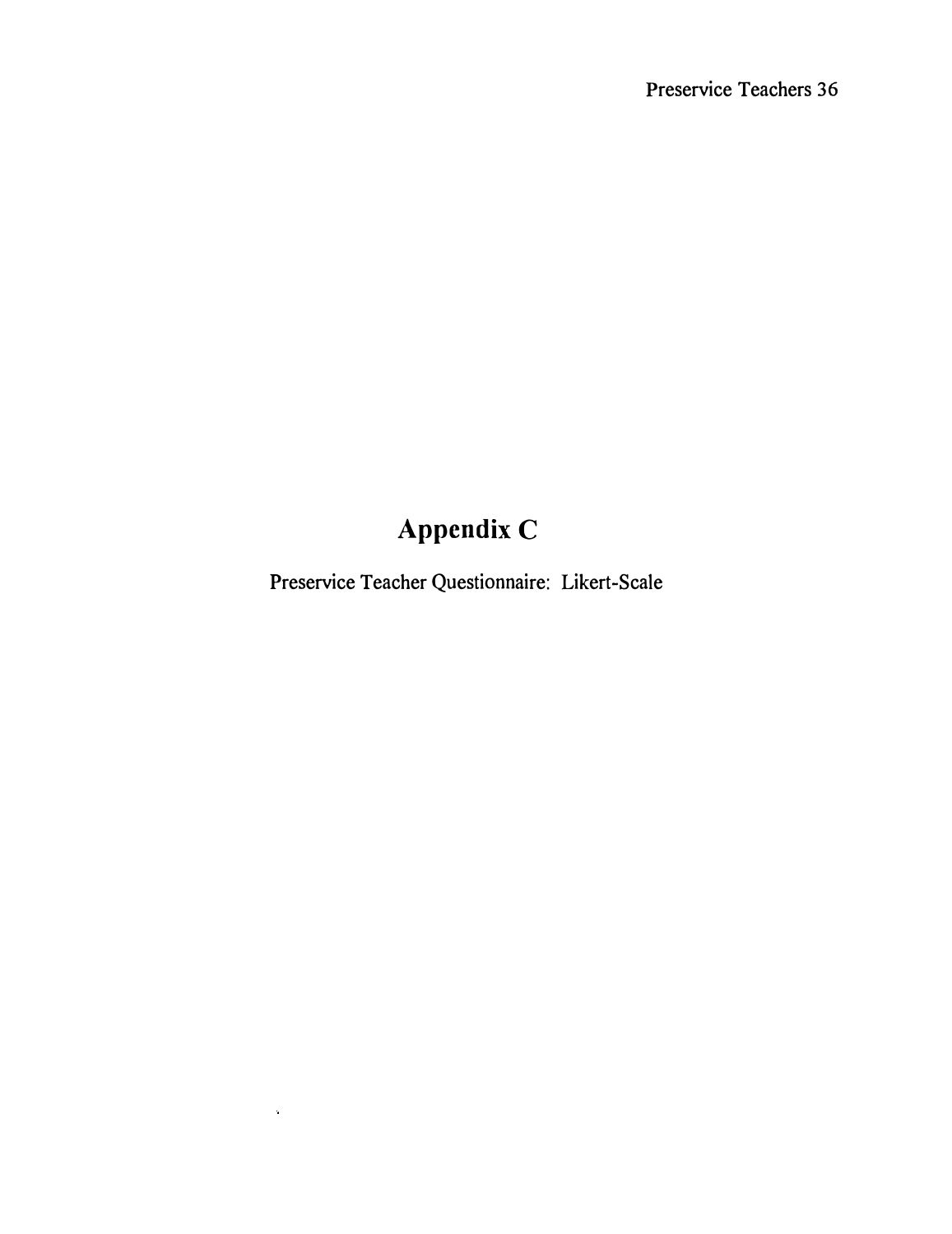#### Preservice Teachers 37

**Page 2** 

**S=Strongly Agree 4=Agree 3=Neutral 2=Disagree 1 =Strongly Disagree** 

**\*\*\*Using the key above, please circle the choices listed below that best correspond with how you feel about each statement.** 

**1. I feel that student teaching will give me great satisfaction.**

1 2 3 4 5

**2. I feel that as a student teacher I will have time for myself at the end of the school day.**

1 2 3 4 5

**3. I feel confident in my ability to manage confrontations with one of my student's parents.**

1 2 3 4 5

**4. I feel confident in getting up in front of my class and teaching a lesson.**

1 2 3 4 5

**5. I feel like I won't be treated like a "professional teacher" but rather as a "student teacher."**

1 2 3 4 5

**6. I feel that my college courses have adequately prepared me to teach.**

1 2 3 4 5

**7. I feel that as a future teacher I will have many opportunities to advance in my professional career.**

1 2 3 4 5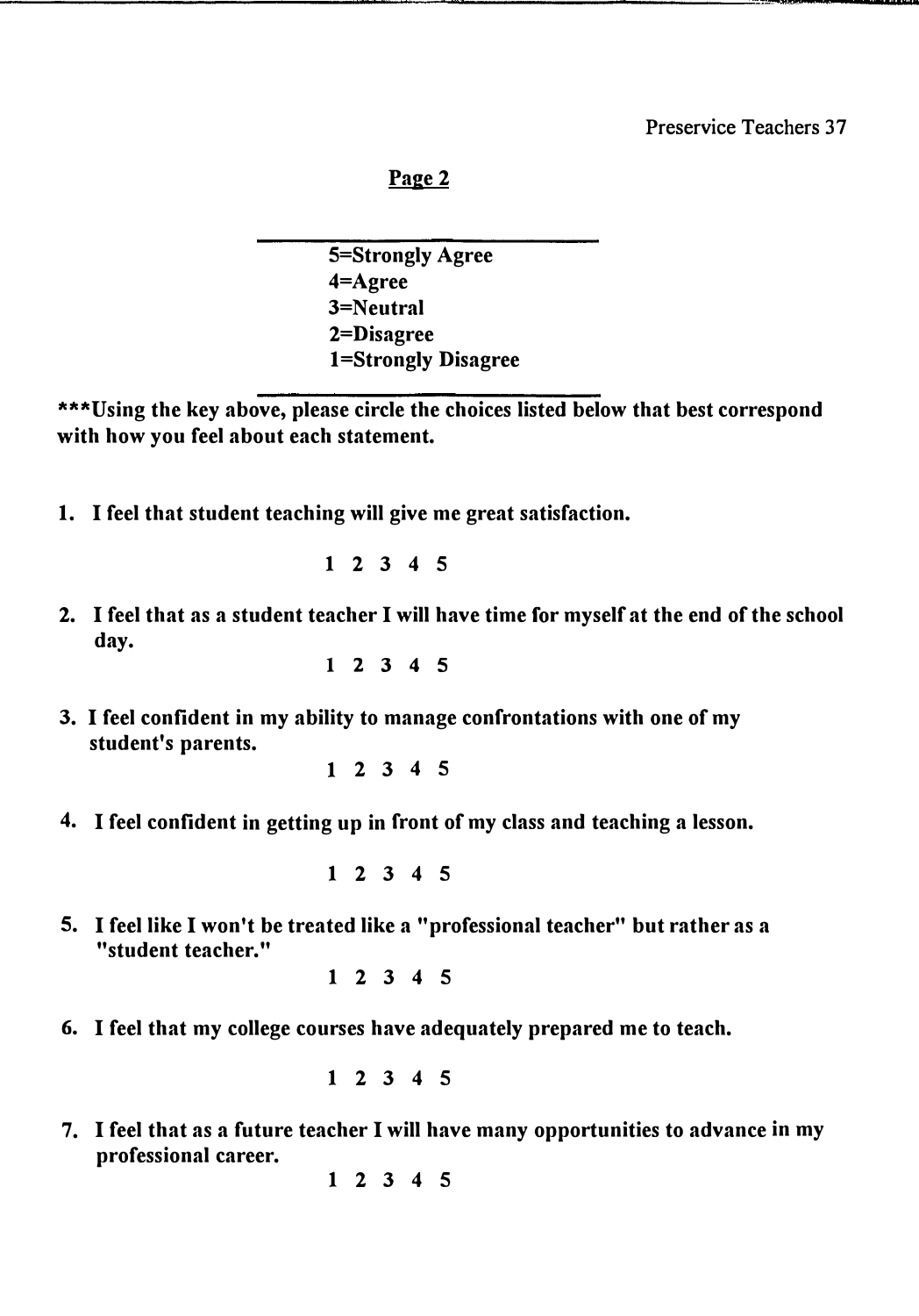**Preservice Teachers** *38*

**Page 3** 

**S=Strongly Agree 4=Agree 3=Neutral 2=Disagree 1 =Strongly Disagree** 

**8. I do not feel burned out from college classes.**

1 2 3 4 5

**9. I have never considered changing my major.**

1 2 3 4 5

**10. If I could start my college career over, I think that I would choose to go into the teaching field again.**

1 2 3 4 5

**11. If I have a problem with my cooperating teacher, I feel I can tell my supervisor.**

1 2 3 4 5

**12. I feel that teachers are paid adequately for their services.**

1 2 3 4 5

**13. I feel that administrators such as principals are very supportive of their faculty and staff.**

1 2 3 4 5

**14. I feel that teachers who are certified in a certain area of teaching are qualified to teach in other areas (e.g. Art teacher teaches learning disabled students instead of art students).**

1 2 3 4 5

**15. I feel that I can be open-minded to all types of students in my class regardless of their sex or race. 1 2 3 4 5** 

*AGAIN- THANK YOU FOR YOUR TIME* & *COOPERATION! \*\*\*PLEASE RETURN THIS INFORMATION TO YOUR PROFESSOR.*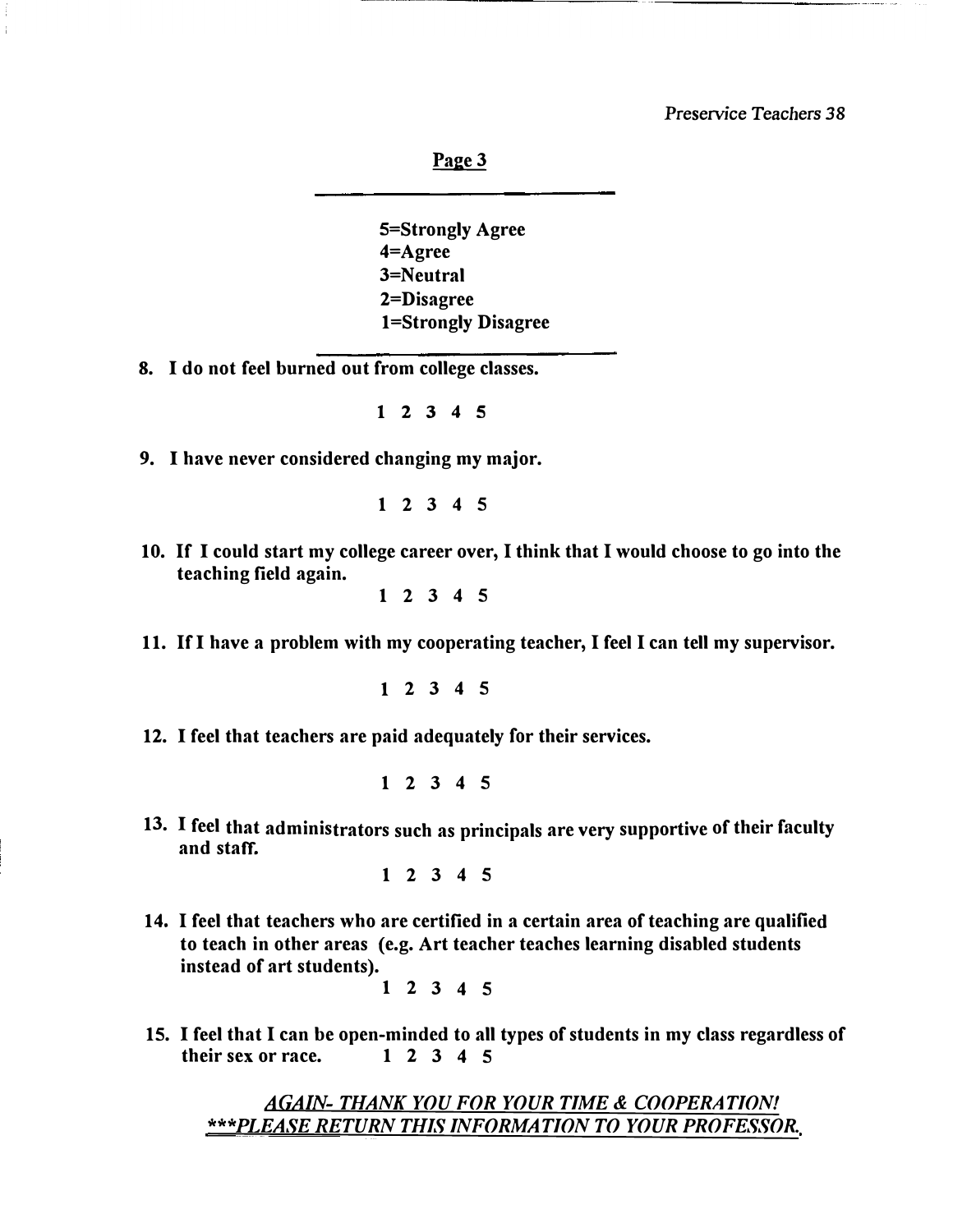# **Tables**

1-3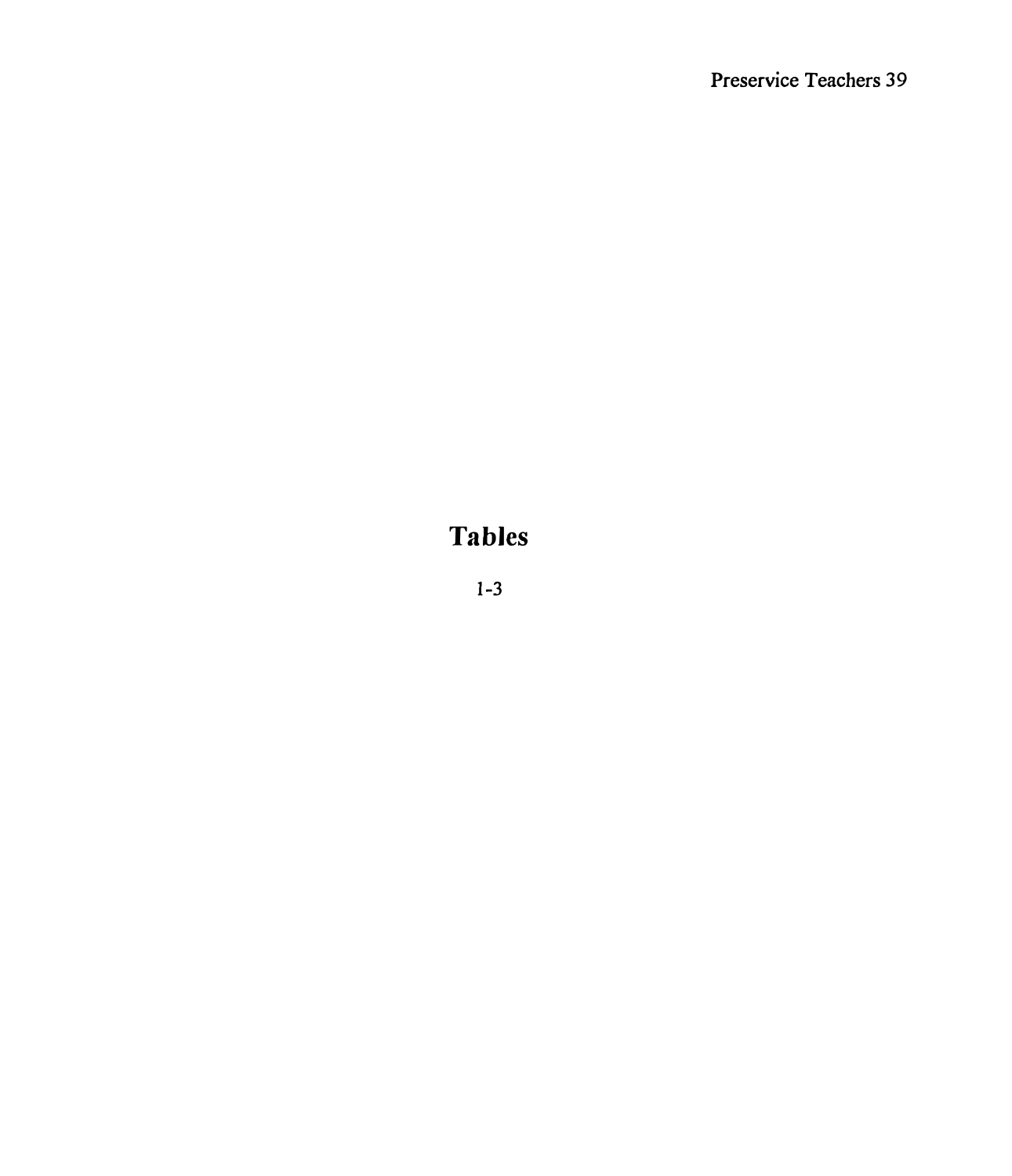*I* 

# **Table 2**

## Means of Both Preservice Groups' Scores on Likert-Scale Statements, N=30

| <b>STATEMENTS 1-15 FROM QUESTIONNAIRE</b>                                                                                                                                                           | <b>ELEM</b>                  | <b>SPED</b>      | <b>BOTH</b>        |
|-----------------------------------------------------------------------------------------------------------------------------------------------------------------------------------------------------|------------------------------|------------------|--------------------|
| 1. I feel that student teaching will give me great satisfaction.                                                                                                                                    | 4.6                          | 4.5              | 4.55               |
|                                                                                                                                                                                                     | $SD = .5$                    | $SD = .5$        | $SD = .071$        |
| 2. I feel that as a student teacher I will have time for myself at the                                                                                                                              | 2.7                          | 3.8              | 3.25               |
| end of the school day.                                                                                                                                                                              | $SD=1.1$                     | $SD = .6$        | $SD = 778$         |
| 3. I feel confident in my ability to manage confrontations with one                                                                                                                                 | 3.3                          | 4.0              | 3.65               |
| of my student's parents.                                                                                                                                                                            | $SD = .8$                    | $SD = .7$        | $SD = 495$         |
| 4. I feel confident in getting in front of my class and teaching a                                                                                                                                  | 4.1                          | 4.5              | 4.3                |
| lesson.                                                                                                                                                                                             | $SD=1.1$                     | $SD = .5$        | $SD = 283$         |
| 5. I feel like I won't be treated like a "professional teacher" but                                                                                                                                 | 3.7                          | 3.1              | 3.4                |
| rather as a "student teacher."                                                                                                                                                                      | $SD = .6$                    | $SD=1.2$         | $SD = 424$         |
| 6. I feel that my college courses have adequately prepared me to                                                                                                                                    | 3.5                          | 3.7              | 3.6                |
| teach.                                                                                                                                                                                              | $SD = .9$                    | $SD = .8$        | $SD = 141$         |
| 7. I feel that as a future teacher I will have many opportunities to                                                                                                                                | 3.7                          | 4.1              | 3.9                |
| advance in my professional career.                                                                                                                                                                  | $SD=1.2$                     | $SD = .9$        | $SD = 283$         |
| 8. I do not feel burned out from college classes.                                                                                                                                                   | 2.2                          | 3.3              | 2.75               |
|                                                                                                                                                                                                     | $SD=1.0$                     | $SD=1.2$         | $SD = .778$        |
| 9. I have never considered changing my major.                                                                                                                                                       | 3.5                          | 4.0              | 3.75               |
|                                                                                                                                                                                                     | $SD=1.4$                     | $SD=1.5$         | $SD = 354$         |
| 10. If I could start my college career over, I think that I would                                                                                                                                   | 4.3                          | 4.7              | 4.5                |
| choose to go into the teaching field again.                                                                                                                                                         | $SD = .7$                    | $SD = .9$        | $SD = 283$         |
| 11. If I have a problem with my cooperating teacher, I feel I can tell<br>my supervisor.                                                                                                            | $n = 14$<br>4.5<br>$SD = .7$ | 4.4<br>$SD = .9$ | 4.45<br>$SD = 071$ |
| 12. I feel that teachers are paid adequately for their services.                                                                                                                                    | 1.7                          | 2.1              | 1.9                |
|                                                                                                                                                                                                     | $SD=1.0$                     | $SD=1.0$         | $SD = 283$         |
| 13. I feel that administrators such as principals are very supportive                                                                                                                               | 4.1                          | 3.3              | 3.7                |
| of their faculty and staff.                                                                                                                                                                         | $SD = .8$                    | $SD = .7$        | $SD = 566$         |
| 14. I feel that teachers who are certified in a certain area of teaching<br>are qualified to teach in other areas (e.g. Art teacher teaches<br>learning disabled students instead of art teachers). | 2.0<br>$SD = .5$             | 1.7<br>$SD = .9$ | 1.85<br>$SD = 212$ |
| 15. I feel that I can be open-minded to all types of students in my                                                                                                                                 | 4,7                          | 4.7              | 4.7                |
| class regardless of their sex or race.                                                                                                                                                              | $SD = .5$                    | $SD = .5$        | $SD = .990$        |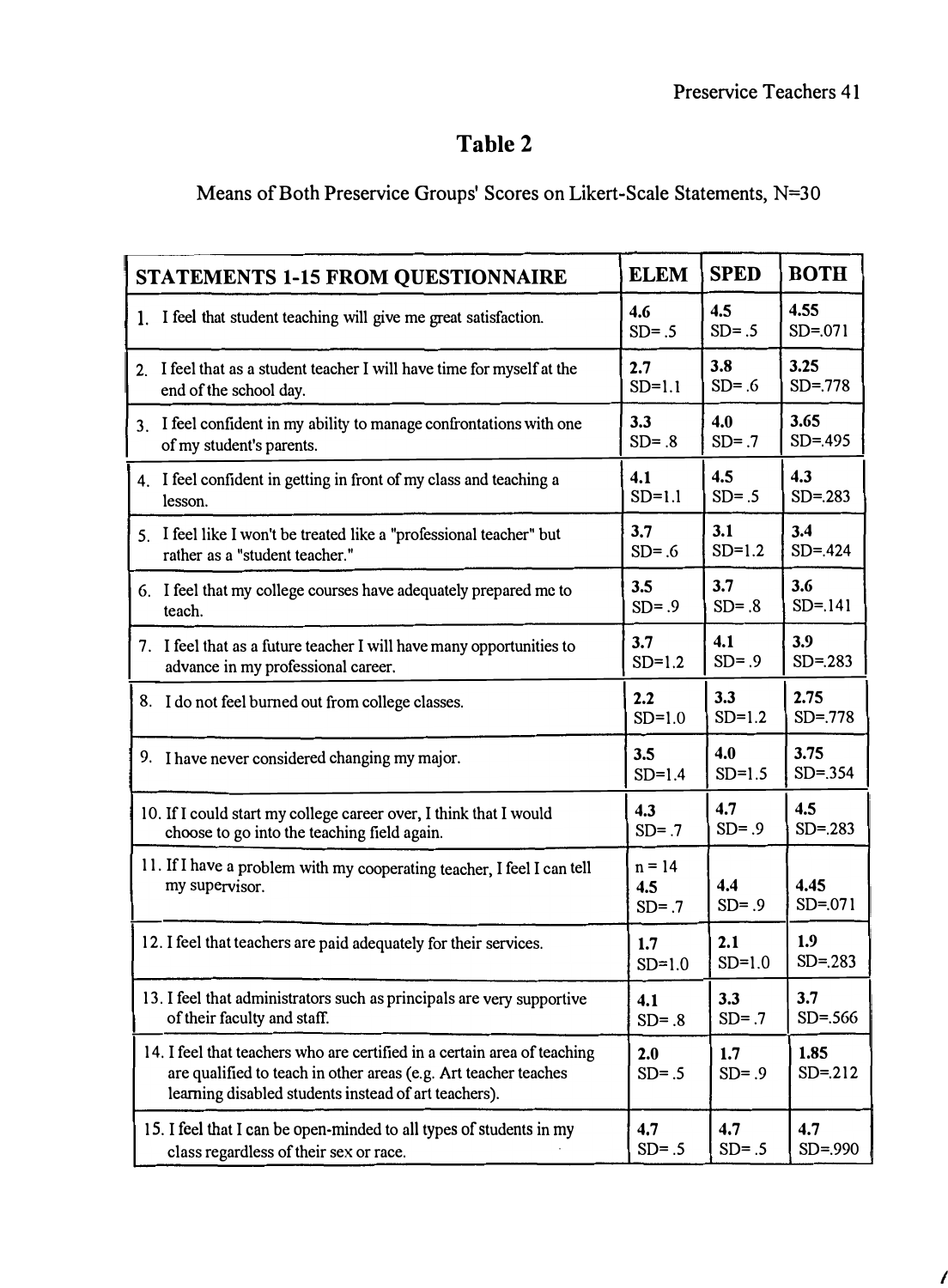## **Table 3**

## Total Scores for Each Statement from Likert-Scale

| <b>STATEMENTS 1-15 FROM QUESTIONNAIRE</b>                                                                                                                                                           | <b>ELEM</b> | <b>SPED</b> |
|-----------------------------------------------------------------------------------------------------------------------------------------------------------------------------------------------------|-------------|-------------|
| 1. I feel that student teaching will give me great satisfaction.                                                                                                                                    | 69          | 68          |
| 2. I feel that as a student teacher I will have time for myself at the<br>end of the school day.                                                                                                    | 41          | 57          |
| 3. I feel confident in my ability to manage confrontations with one<br>of my student's parents.                                                                                                     | 49          | 60          |
| 4. I feel confident in getting in front of my class and teaching a<br>lesson.                                                                                                                       | 62          | 67          |
| 5. I feel like I won't be treated like a "professional teacher" but<br>rather as a "student teacher."                                                                                               | 55          | 46          |
| 6. I feel that my college courses have adequately prepared me to<br>teach.                                                                                                                          | 53          | 55          |
| 7. I feel that as a future teacher I will have many opportunities to<br>advance in my professional career.                                                                                          | 56          | 61          |
| 8. I do not feel burned out from my college classes.                                                                                                                                                | 33          | 49          |
| 9. I have never considered changing my major.                                                                                                                                                       | 53          | 60          |
| 10. If I could start my college career over, I think that I would<br>choose to go into the teaching field again.                                                                                    | 64          | 70          |
| 11. If I have a problem with my cooperating teacher, I feel I can tell<br>my supervisor.                                                                                                            | 63          | 66          |
| 12. I feel that teachers are paid adequately fro their services.                                                                                                                                    | 25          | 31          |
| 13. I feel that administrators such as principals are very supportive<br>of their faculty and staff.                                                                                                | 61          | 50          |
| 14. I feel that teachers who are certified in a certain area of teaching<br>are qualified to teach in other areas (e.g. Art teacher teaches<br>learning disabled students instead of art teachers). | 30          | 26          |
| 15. I feel that I can be open-minded to all types of students in my<br>class regardless of their sex or race.                                                                                       | 71          | 75          |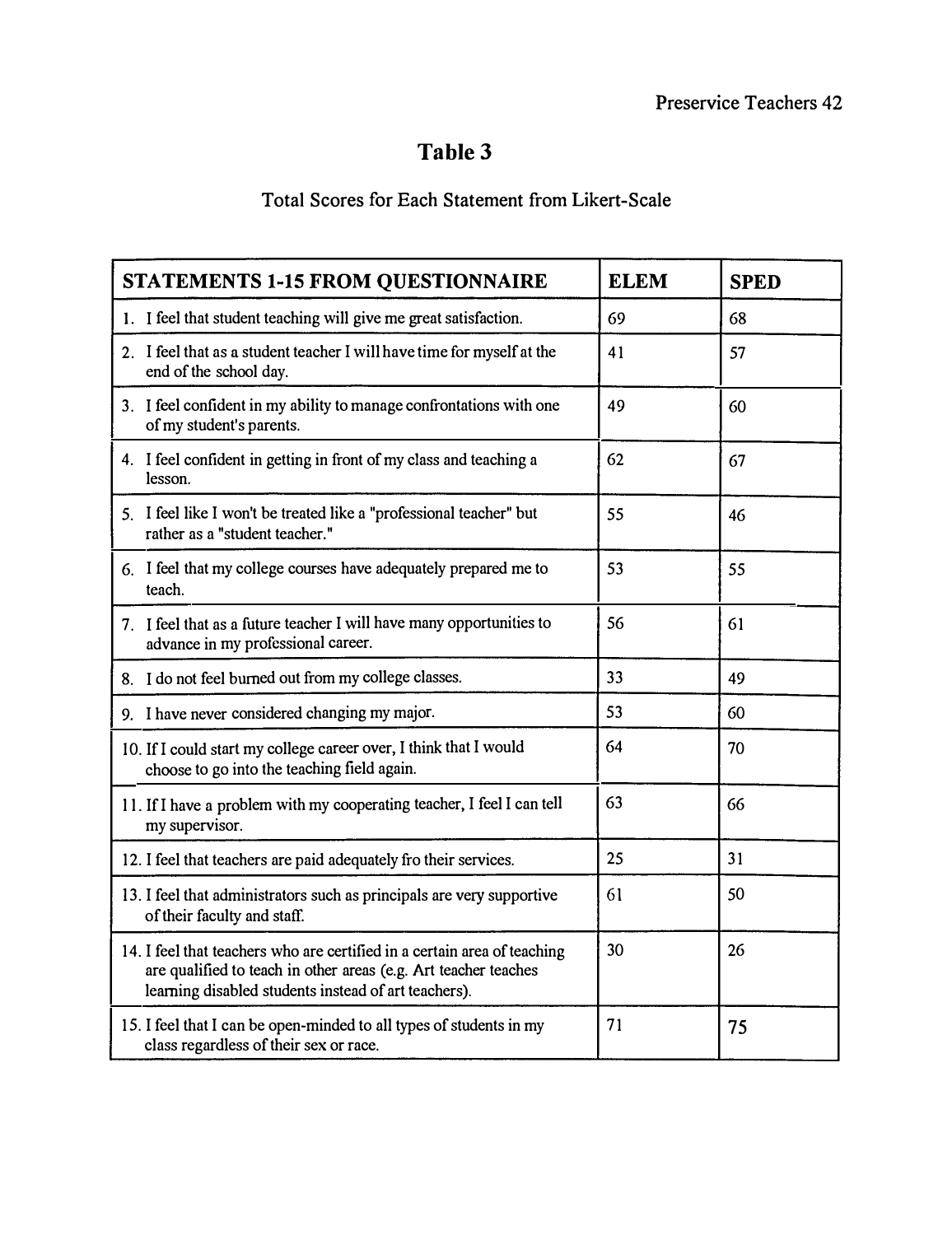Preservice Teachers 43

**Figures**  1-2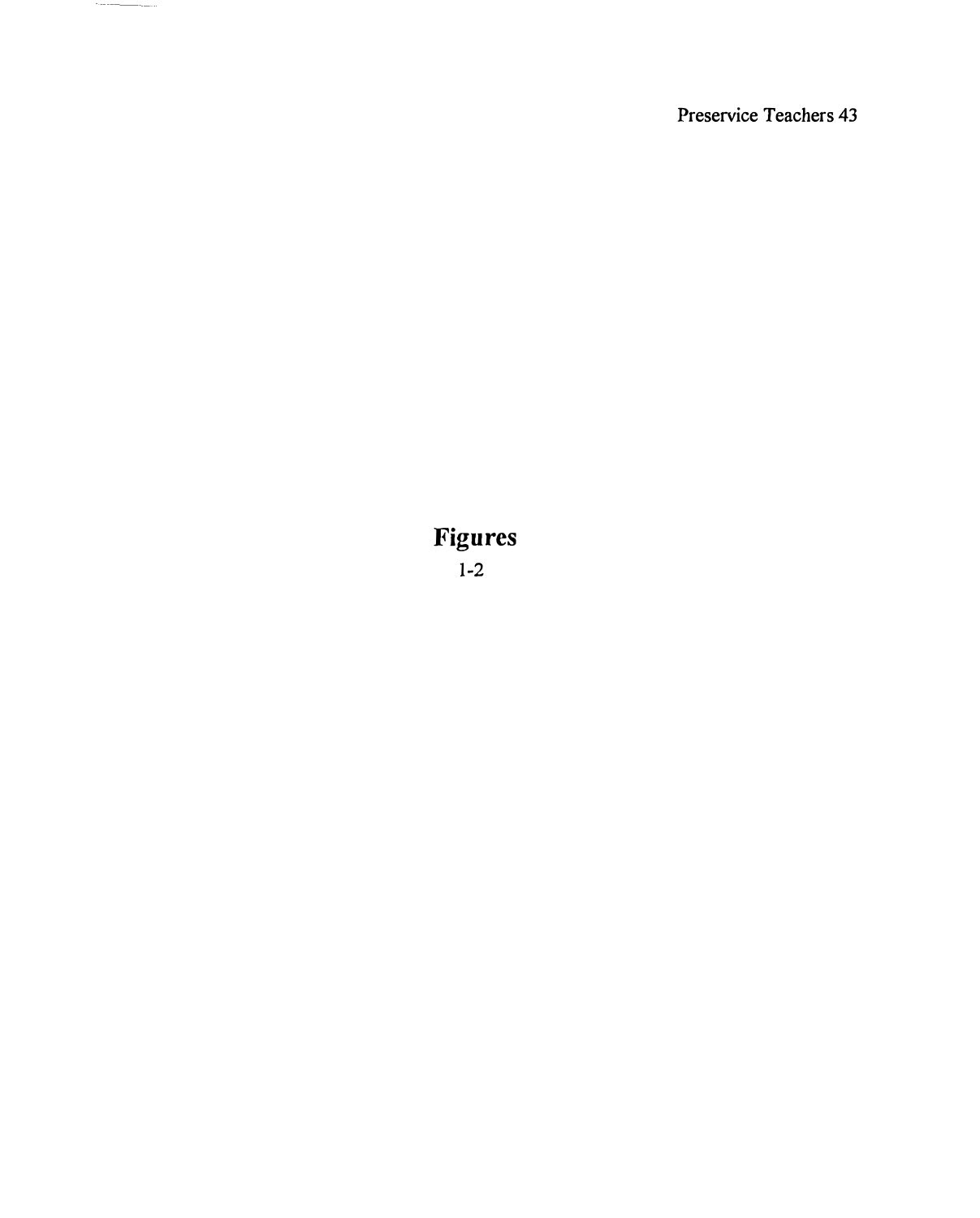# Figure 1 Group Means for Likert-Scale Items 1-7